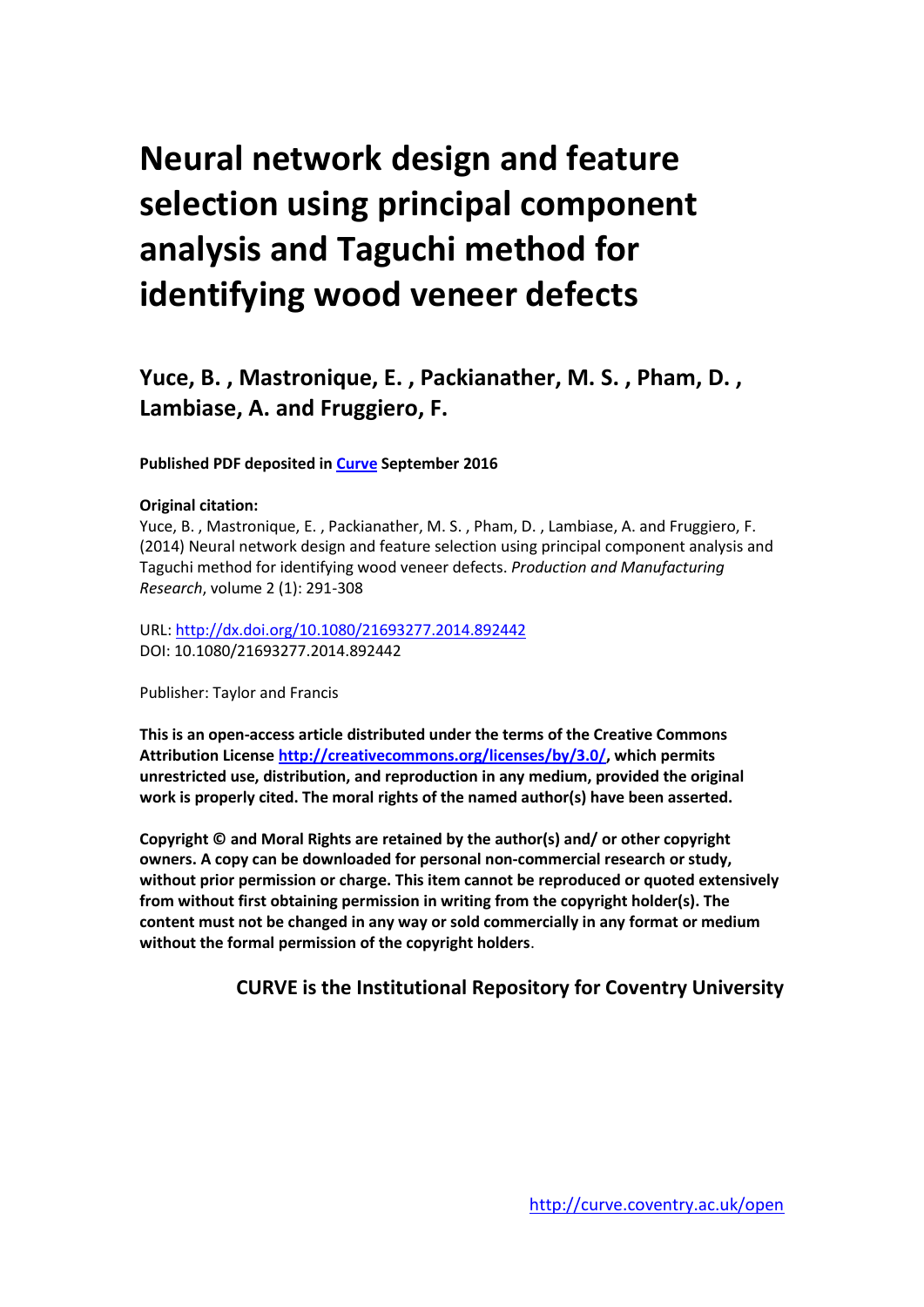



# **Production & Manufacturing Research**

**An Open Access Journal**

**ISSN: (Print) 2169-3277 (Online) Journal homepage:<http://www.tandfonline.com/loi/tpmr20>**

# **Neural network design and feature selection using principal component analysis and Taguchi method for identifying wood veneer defects**

**Baris Yuce, Ernesto Mastrocinque, Michael Sylvester Packianather, Duc Pham, Alfredo Lambiase & Fabio Fruggiero**

**To cite this article:** Baris Yuce, Ernesto Mastrocinque, Michael Sylvester Packianather, Duc Pham, Alfredo Lambiase & Fabio Fruggiero (2014) Neural network design and feature selection using principal component analysis and Taguchi method for identifying wood veneer defects, Production & Manufacturing Research, 2:1, 291-308

**To link to this article:** <http://dx.doi.org/10.1080/21693277.2014.892442>

| 8         | © 2014 The Author(s). Published by Taylor &<br>Francis | 雦<br>Published online: 13 May 2014.           |
|-----------|--------------------------------------------------------|-----------------------------------------------|
| $\bigcup$ | Submit your article to this journal                    | <b>III</b> Article views: 986                 |
|           | View related articles C                                | View Crossmark data <sup>C</sup><br>CrossMark |
|           | Citing articles: 1 View citing articles $\mathbb{Z}$   |                                               |

Full Terms & Conditions of access and use can be found at <http://www.tandfonline.com/action/journalInformation?journalCode=tpmr20>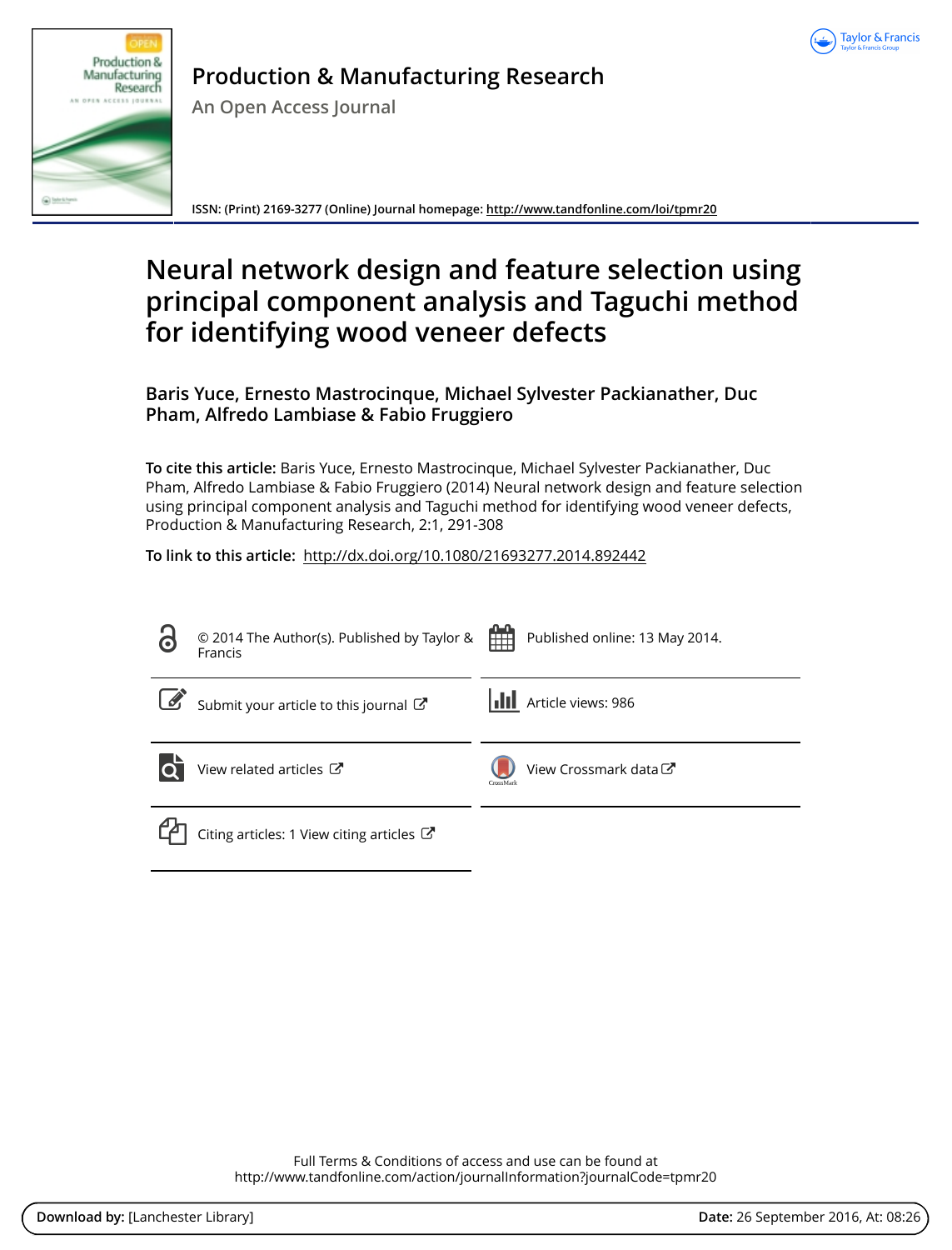

### Neural network design and feature selection using principal component analysis and Taguchi method for identifying wood veneer defects

Baris Yuce<sup>a\*</sup>, Ernesto Mastrocinque<sup>b</sup>, Michael Sylvester Packianather<sup>c</sup>, Duc Pham<sup>d</sup>, Alfredo Lambiase<sup>b</sup> and Fabio Fruggiero<sup>e</sup>

<sup>a</sup>Institute of Sustainable Engineering, Cardiff University, Newport Road, The Parade, Queen's Building, Cardiff CF24 3AA, UK;  $\overline{b}$ Department of Industrial Engineering, University of Salerno, Via Ponte don Melillo 1, Fisciano 80046, Italy; <sup>c</sup>Institute of Mechanical and Manufacturing Engineering, Cardiff University, Queen's Buildings, The Parade, Cardiff CF24 3AA, UK; <sup>d</sup>School of Mechanical Engineering, University of Birmingham, Birmingham B15 2TT, UK; <sup>e</sup>Department of Engineering & Environmental Physics, University of Basilicata, Potenza, Italy

(Received 19 November 2013; accepted 5 February 2014)

Nowadays, ensuring high quality can be considered the main strength for a company's success. Especially, in a period of economic recession, quality control is crucial from the operational and strategic point of view. There are different quality control methods and it has been proven that on the whole companies using a continuous improvement approach, eliminating waste and maximizing productive flow, are more efficient and produce more with lower costs. This paper presents a method to optimize the quality control stage for a wood manufacturing firm. The method is based on the employment of the principal component analysis in order to reduce the number of critical variables to be given as input for an artificial neural network (ANN) to identify wood veneer defects. The proposed method allows the ANN classifier to identify defects in real time and increase the response speed during the quality control stage so that veneers with defects do not pass through the whole production cycle but are rejected at the beginning.

Keywords: ANN; PCA; feature extraction; Taguchi analysis

#### 1. Introduction

In recent years, quality concept has become very crucial not just for the products themselves, but as a competitiveness factor for the companies. Nowadays, the concept of quality for companies is synonymous with efficiency. The companies which reach high levels of quality are more efficient because they produce better products with lower costs. Companies whose organization or processes do not exhibit acceptable levels of quality are characterized by a number of internal errors such as dead times, poor coordination for numerous activities which are overlapping and disjointed, waste of resources, and a lack of tools and procedures for collecting feedback to a process of continuous improvement.

Quality control may generally be defined as a system that maintains a desired level of quality, through feedback on product/service characteristics and implementation of

© 2014 The Author(s). Published by Taylor & Francis.

This is an open-access article distributed under the terms of the Creative Commons Attribution License [http://creativecommons.org/](http://creativecommons.org/licenses/by/3.0/) [licenses/by/3.0/,](http://creativecommons.org/licenses/by/3.0/) which permits unrestricted use, distribution, and reproduction in any medium, provided the original work is properly cited. The moral rights of the named author(s) have been asserted.

<sup>\*</sup>Corresponding author. Email: [yuceb@cardiff.ac.uk](mailto:yuceb@cardiff.ac.uk)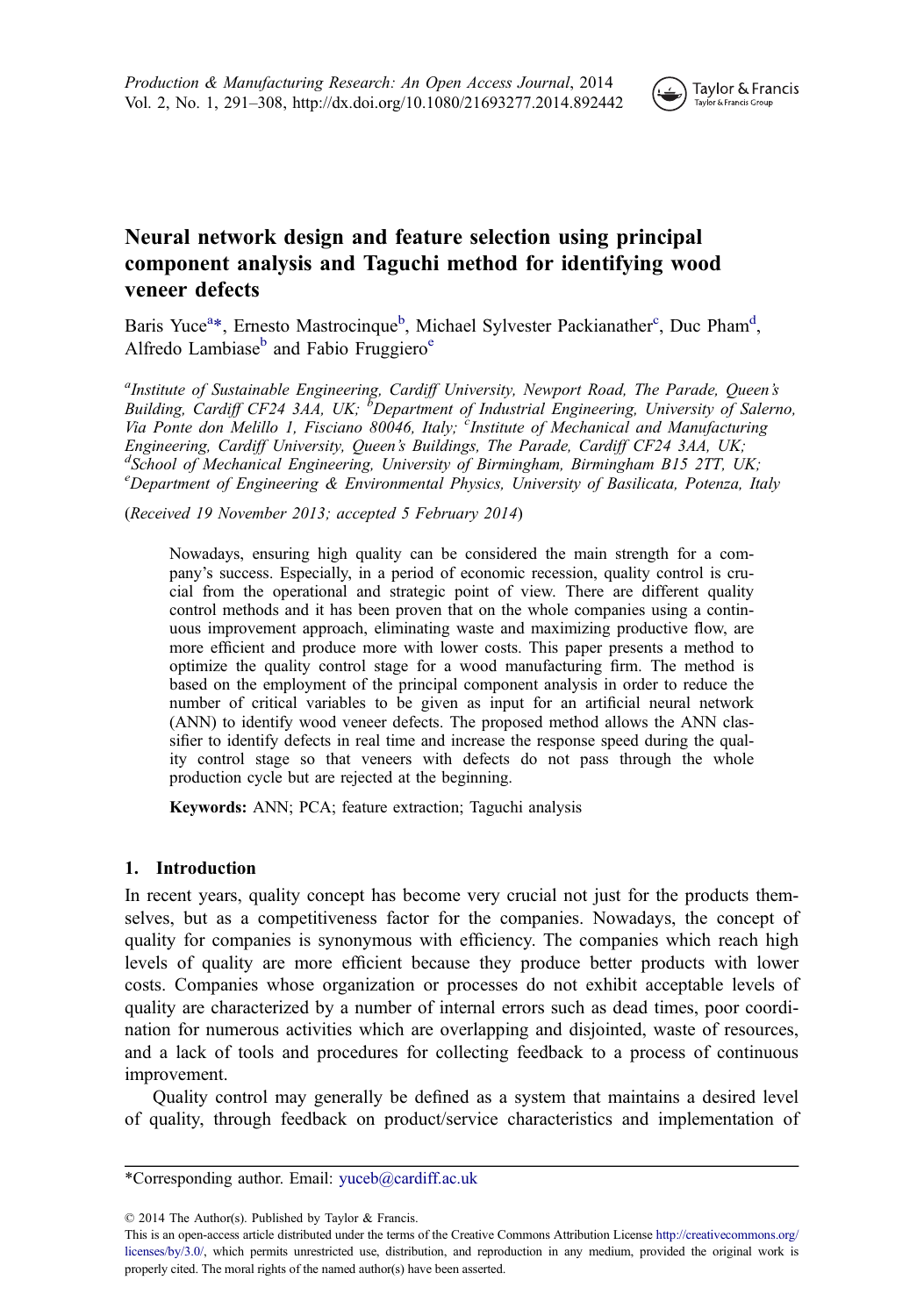remedial actions in case of a deviation of such characteristics from a specified standard (Mitra, [2012\)](#page-19-0). Several tools stemming from statistics, computer science, and other similar fields are used to perform and improve the process of quality control. For instance, artificial neural networks (ANNs) (McCulloch & Pitts, [1943\)](#page-19-0) have been used in many real-world applications related to quality control and in particular an ANN classifier has been proven to give the best results to correctly recognize wood veneer defects (D'Addona & Teti, [2013](#page-18-0); Pham & Liu, [1995](#page-19-0)). The ANN takes as input 17 statistical features extracted from wood veneer images captured using a charge-coupled device (CCD) matrix camera. These images were converted into gray-level histograms after applying segmentation and image-processing algorithms in order to extract the features. Using these features an ANN could be trained to distinguish between 12 veneer defects together with clear wood giving 13 classes. During training the ANN takes the 17 features as input and assigns it to one of the 13 classes, and during recall it receives the 17 features and indicates the class to which it belongs to.

In order to improve the quality control and reduce the processing time, it is necessary to identify the critical variables and eliminate the redundant and the noisy features. A useful tool for this is the principal component analysis (PCA) (Pearson, [1901\)](#page-19-0); this multivariate statistical technique, employed in many fields uses orthogonal transformation to convert a set of observations of possibly correlated variables into a set of values of linearly uncorrelated variables called principal components (PCs). In this way, it is possible to reduce an original space  $R^p$  by representing the variables in a new space  $R^k$  with  $k \leq p$ .

The aim of this paper is to improve the quality control for the identification of wood veneers defects through the integration of the PCA and ANN. The procedure consists of identifying the PCs in the 17 features in order to reduce the number of inputs to be given to the ANN necessary to detect the defects in real time with minimal error, whereby reducing the whole quality control process time.

This paper is organized as follows: Section 2 surveys the literature on the identification of wood veneer defects; the experimental procedure is given in Section [3;](#page-6-0) the PCA pre-processing is given in Section [4;](#page-6-0) neural network design is given in Section [5;](#page-13-0) the results are given in Section [6;](#page-13-0) and finally conclusions and future research directions are given in Section [7](#page-18-0).

#### 2. Literature review

This section gives a survey of the papers regarding the identification of wood veneer defects, highlighting the pros and cons of the methods used.

In order to detect wood veneer defects, an automatic visual inspection system was developed by Pham and Alcock ([1996,](#page-19-0) [1999a](#page-19-0)) to segment the images of birch wood boards. Monochrome images of the veneer are pre-processed by automated algorithms that locate defect areas (Pham & Alcock, [1999b\)](#page-19-0) where a set of numerical descriptors is extracted for further analysis. Seventeen statistical attributes of the local gray-level distribution were identified as relevant for defect identification (Lappalainen, Alcock, & Wani, [1994](#page-19-0); Pham & Alcock, [1999c\)](#page-19-0). Twelve possible veneer defects were distinguished in contrast to clear wood giving 13 classes. For each data sample, a classifier takes the 17-dimensional vector of image feature and decides to which of the 13 classes the pattern belongs to.

Among several algorithms, ANN has given the best results regarding the ability to recognize wood veneers defects. A three-layered multi-layer perceptron (MLP) gave 85% identification rates (Packianather, [1997](#page-19-0); Packianather, Drake, & Rowlands, [2000;](#page-19-0)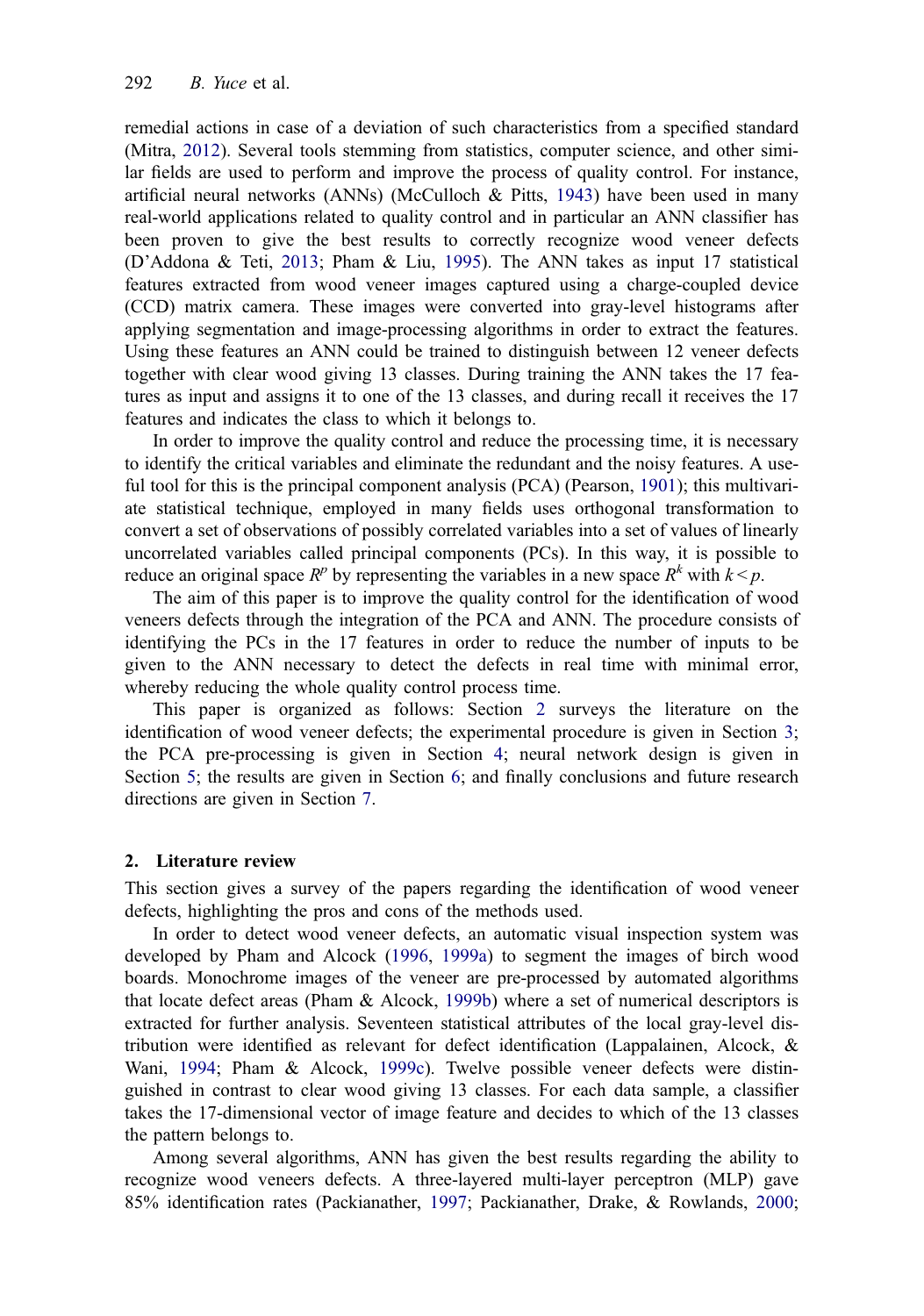Pham & Liu, [1995](#page-19-0)). Learning vector quantization networks have been applied to perform the classification of wood defects with high accuracy (Pham & Sagiroglu, [2000\)](#page-19-0). In order to improve the classification accuracy of a single network, a decision tree of smaller and more specialized modular neural networks were introduced to achieve classification by successive refinements (Packianather & Drake, [2000](#page-19-0)).

In Packianather and Drake ([2004\)](#page-19-0), Response surface methodology was used to design a MLP network for classifying surface defects on wood veneer. The results showed that although the performance of the neural network could be improved by this method extrapolation outside the tested parameter range should be avoided.

A comparison between the minimum distance classifier (MDC) and neural networks to identify wood veneer defects was performed showing that the MDC does not perform as well as a neural network (Packianather & Drake, [2005\)](#page-19-0).

Further, the Bees Algorithm (BA) was employed in place of the Back Propagation (BP) algorithm to optimize the weights of neural network for identification of wood defects (Pham, Ghanbarzadeh, Koc, Otri, & Packianather, [2006](#page-19-0)). Both the algorithms showed the same accuracy and in addition the BA proved to be considerably faster.

Lastly, the evolutionary ANN Generation and Training algorithm was used in the design and training of MLP classifier for identification of wood veneer defects (Castellani & Rowlands, [2009\)](#page-18-0). The algorithm enabled the neural network topology and the weights to evolve over time. Compared to the approach based on the Taguchi method for the manual optimization of the MLP structure and the control parameters of the BP rule for tuning the connection weights, this algorithm performed equally well to the ANN solutions but using considerably smaller NN architectures. This paper expands previous works on the classification of wood veneer defects using statistical features extracted from wood veneer defect images; in particular it proposes a method to optimize the identification processes using the integration of ANN and PCA. The PCA method has been widely used as a means of reducing the dimensionality of the input space (Ahmadzadeh & Lundberg, [2013;](#page-18-0) Charytoniuk & Chen, [2000;](#page-18-0) Mohamed-Saleh & Hoyle, 2008; Rajput, Das, Mishra, Singh, & Dwivedi, [2010;](#page-19-0) Sratthaphut, Jamrus Woothianusorn, & Toyama, [2013](#page-19-0); Tabe, Simons, Savery, West, & Williams, [1999](#page-19-0)). In this paper, PCA is used to reduce the number of input features for the wood veneer defects identification problem.

#### 2.1. Case study: wood veneer defects identification problem

Plywood is made of thin layers of wood, called veneers, joined together using an adhesive. The quality of a board is determined by the types and number of defects in the constituent sheets. In any case, high-quality boards should be made up of sheets containing as few defects as possible or preferably no defects. To ensure this, careful inspection of the sheets is required as part of the quality control process. Defects of the veneer are identified by human inspectors as the sheets are transported to an assembly on a conveyor. This task is extremely stressful and demanding and a short disturbance or loss of attention results in misclassifications. A study conducted on human inspectors on wood mills reported that they could only obtain up to 55% accuracy in wood sheet inspection (Pölzleitner & Schwingshakl, [1992](#page-19-0)). Hence, an automatic visual inspection system was developed in order to increase the accuracy in wood sheet inspection (Drake & Packianather, [1998;](#page-18-0) Pham & Alcock, [1996,](#page-19-0) [1998,](#page-19-0) [1999c\)](#page-19-0). Wood sheets were presented to a CCD camera which captured their images. These were segmented to separate clear wood and defective areas. Features were then extracted from the segmented images. The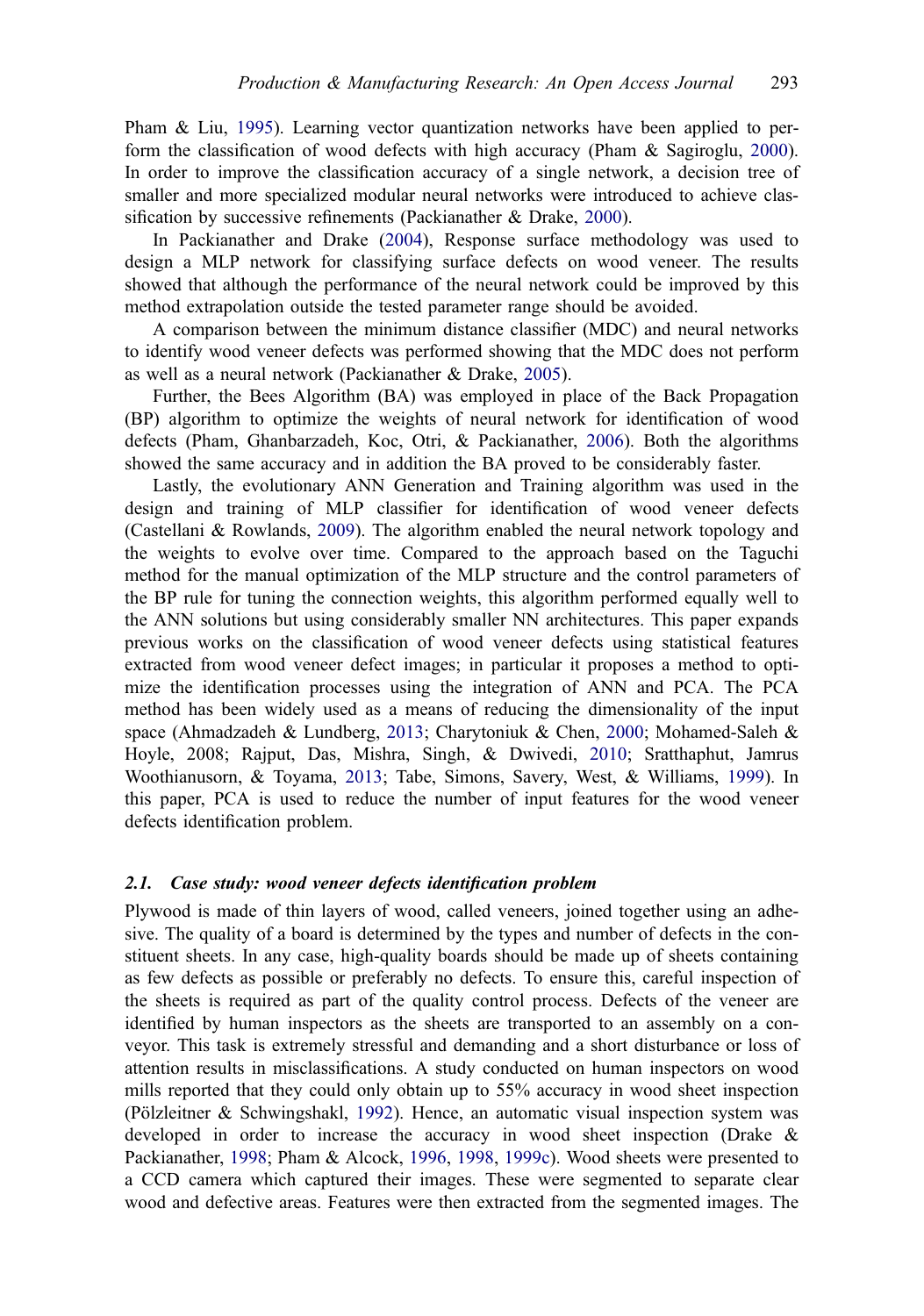#### <span id="page-5-0"></span>294  $B.$  Yuce et al.

feature vectors obtained were finally presented to the defect classification module that performed the task of grouping them into one of 12 types. Seventeen statistical features (Table 1) of the local gray-level distribution were identified as relevant for defect identification (Lappalainen et al., [1994](#page-19-0); Pham & Alcock [1999c\)](#page-19-0). Twelve possible defects of the

Table 1. Features extracted.

| Feature number | Description of feature                                                    |
|----------------|---------------------------------------------------------------------------|
| 1              | Mean grey level                                                           |
| 2              | Median grey level                                                         |
| 3              | Mode grey level                                                           |
| 4              | Standard deviation of the grey levels $\sigma$                            |
| 5              | <b>Skewness</b>                                                           |
| 6              | Kurtosis                                                                  |
| 7              | Number of pixels with a grey level of less than or equal to 80            |
| 8              | Number of pixels with a grey level of greater than or equal to 220        |
| 9              | Grey level $p$ for which there are 20 pixels below                        |
| 10             | Grey level s for which there are 20 pixels above                          |
| 11             | Histogram tail length on the dark side $(q - p)$                          |
| 12             | Histogram tail length on the bright side $(s - r)$                        |
| 13             | Number of edge pixels after thresholding a segmented window at mean value |
| 14             | Number of pixels after thresholding at $\mu - 2\sigma$                    |
| 15             | Calculate the number of edge pixels for feature 14                        |
| 16             | Number of pixels after thresholding at $\mu + 2\sigma$                    |
| 17             | Calculate the number of edge pixels for feature 16                        |



Figure 1. Wood veneer defects classes and clear wood.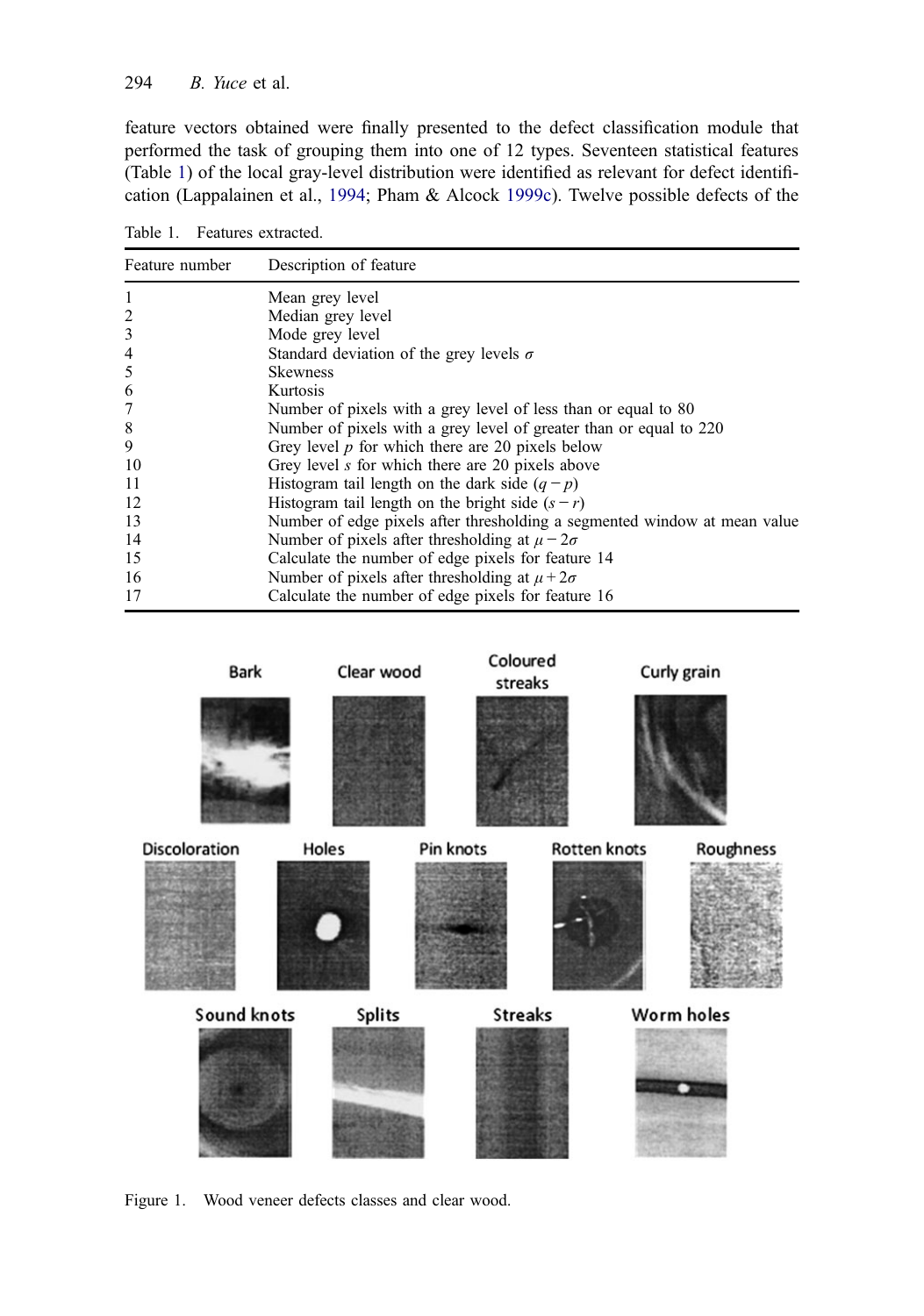<span id="page-6-0"></span>veneer can be distinguished in contrast to clear wood giving 13 possible classes shown in Figure [1.](#page-5-0) For each data sample, a classifier takes the 17-dimensional vector of image features and decides to which of the 13 classes the pattern belongs. The experimental procedure for training the ANN classifier is described in the following section.

#### 3. Experimental procedure

For each defect shown in Figure [1,](#page-5-0) a  $20 \times 17$  matrix was available except for the defects of curly grain, holes, and worm holes where their matrix dimensions were lower. In order to avoid any imbalance in the training data these three defects were excluded in this study. The number of rows in the matrix dimension indicates the number of exemplars available for each class and the number of columns indicates the total number of features extracted as given in Table [1](#page-5-0). An initial examination of features 7 and 8 showed that a considerable number of feature values were zero and for this reason they were excluded from this study.

The PCA-based preprocessing was then applied on 15 features in order to find the principal variables to be given as input for the ANN. A feed-forward ANN with a Back-Propagation learning algorithm has been chosen using 75% of the data-set for training and 25% for testing. The results were compared with those obtained using all the features as input for the ANN.

Subsequently, several experiments have been conducted in order to find the best ANN configuration for the identification of wood veneer defects problem. The experiments have been carried out using different numbers of hidden layers, different numbers of neurons in the hidden layers, different values of the Pearson coefficient, and different numbers of input for the network. Finally, Taguchi analysis (Roy, [1990\)](#page-19-0) has been performed in order to analyze the results and identify the best configuration of the ANN.

#### 4. The PCA based feature selection

The PCA is a multivariate statistical tool that uses orthogonal transformation to convert a set of observations of possibly correlated variables into a set of values of linearly uncorrelated variables called PCs. The procedure starts calculating the covariance matrix of the variables if they were expressed in the same unit. In our case the original variables show different units and orders of magnitude. For this reason, the original variables had to be expressed in terms of standardized deviations using the correlation matrix instead of the covariance one.

Each PC is expressed as linear combination of the standardized deviations of the  $p$ variables. The first PC is:

$$
y_1 = Za_1
$$

The score for the  $i$ -th statistical unit is:

$$
y_{i1} = a_{11}z_{i1} + \cdots + a_{1s}z_{is} + \cdots + a_{1p}z_{1p}
$$
 for  $i = 1, ..., n$ 

where  $a_{1s}$  is the coefficient of the first PC and s-th variable. The sign of this coefficient reveals the relationship between the first PC and the s-th variable and its value shows how much this variable contributes to the scores of the first PC. In general, considering the first k PCs, the  $n \times k$  score matrix is:

$$
Y = ZA
$$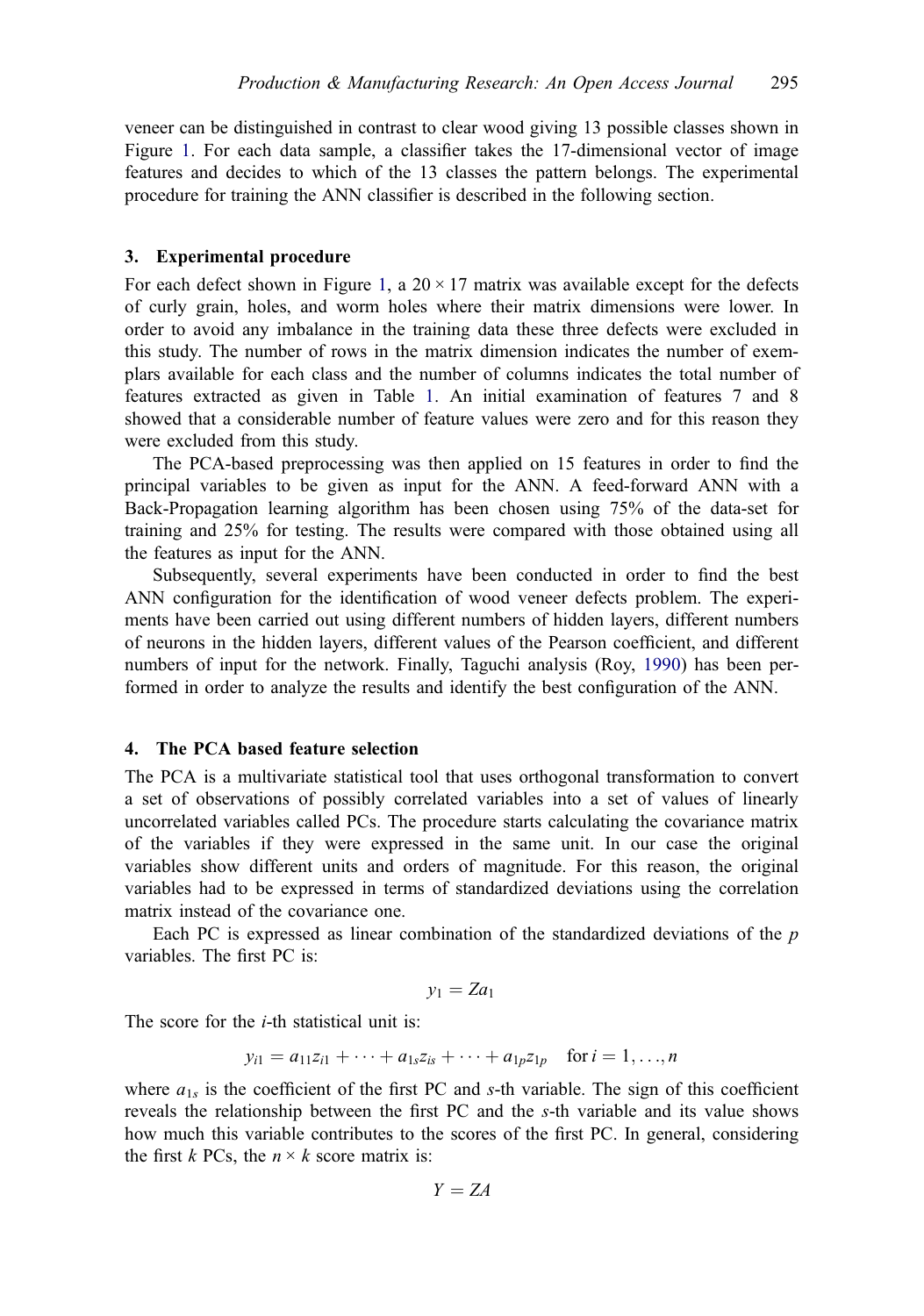Using the normalization condition,

$$
a_{\nu}^{\ \prime}a_{\nu}=1
$$

The scores become standardized with mean equal to zero and variance equal to the first eigenvalue. In fact, considering the first PC:

$$
Var(Y_1) = \frac{y_1'y_1}{n} = a_1' \frac{ZZ'}{n} a_1 = a_1'Ra_1 = a_1'\lambda_1a_1 = \lambda_1a_1'a_1 = \lambda_1
$$

Alternatively, it is possible to obtain the scores of the PCs with mean equal to zero but variance equal to one, dividing each score by the root of the respective eigenvalue.

Another way is by considering  $a_{\nu s}$  satisfying the following expression:

$$
a_{vs}{}'a_{vs}=\lambda_v
$$

The  $a_{\nu s}$  coefficients are the correlation coefficients between components of each of the p variables:

$$
r(Y_v,X_s)=a_{vs}=a_{vs}\sqrt{\lambda_v}
$$

#### 4.1. Number of PCs

There are several criteria to choose the right number  $k$  of the PCs. Considering a PCA using the correlation matrix, the first criterion suggests choosing a number of PCs which contain a high percentage (at least 80%) of the total variance. This criterion can be modified considering a percentage threshold changing as a function of the starting number of variables.

The second criterion suggests considering all the PCs having eigenvalue higher than one. In this way, each PC explains a percentage of the total variance higher than that of a single variable.

The third criterion suggests making a graphic called scree plot of the eigenvalues  $\lambda_{\nu}$ as a function of the number v of PCs ( $v = 1, 2, \ldots, p$ ). Since the eigenvalues are obtained in a decreasing order, this plot is descending; the criterion suggests choosing  $k$  as the number of PCs if there is a marked variation between kth and  $k+1$ th eigenvalues.

Usually, all the three criteria are used in order to choose the optimum number  $k$  of PCs.

#### 4.2. PCA application

The PCA has been applied on the ten  $20 \times 15$  matrices, one for each of the wood defects and clear wood considered, composing the  $n \times p$  data matrix where n is the number of exemplars and goes from 1 to 200, while  $p$  is the number of features from 1 to 15. In Table [2](#page-8-0) the mean, the standard deviation, and the number of measurements available for each variable have been reported, while in Table [3](#page-9-0) the correlation matrix between the variables is reported.

The Bartlett's test of sphericity has been applied on the correlation matrix, and the null hypothesis of absence of correlation between the variables indicates the safe use of PCA on this data. Table [4](#page-10-0) shows the percentages of variance related with the extracted PCs. This indicates that all the variables except 11th, are well explained by the extracted PCs having percentages of variance higher than 50%, between 58.8 and 98.4%. Table [5](#page-10-0)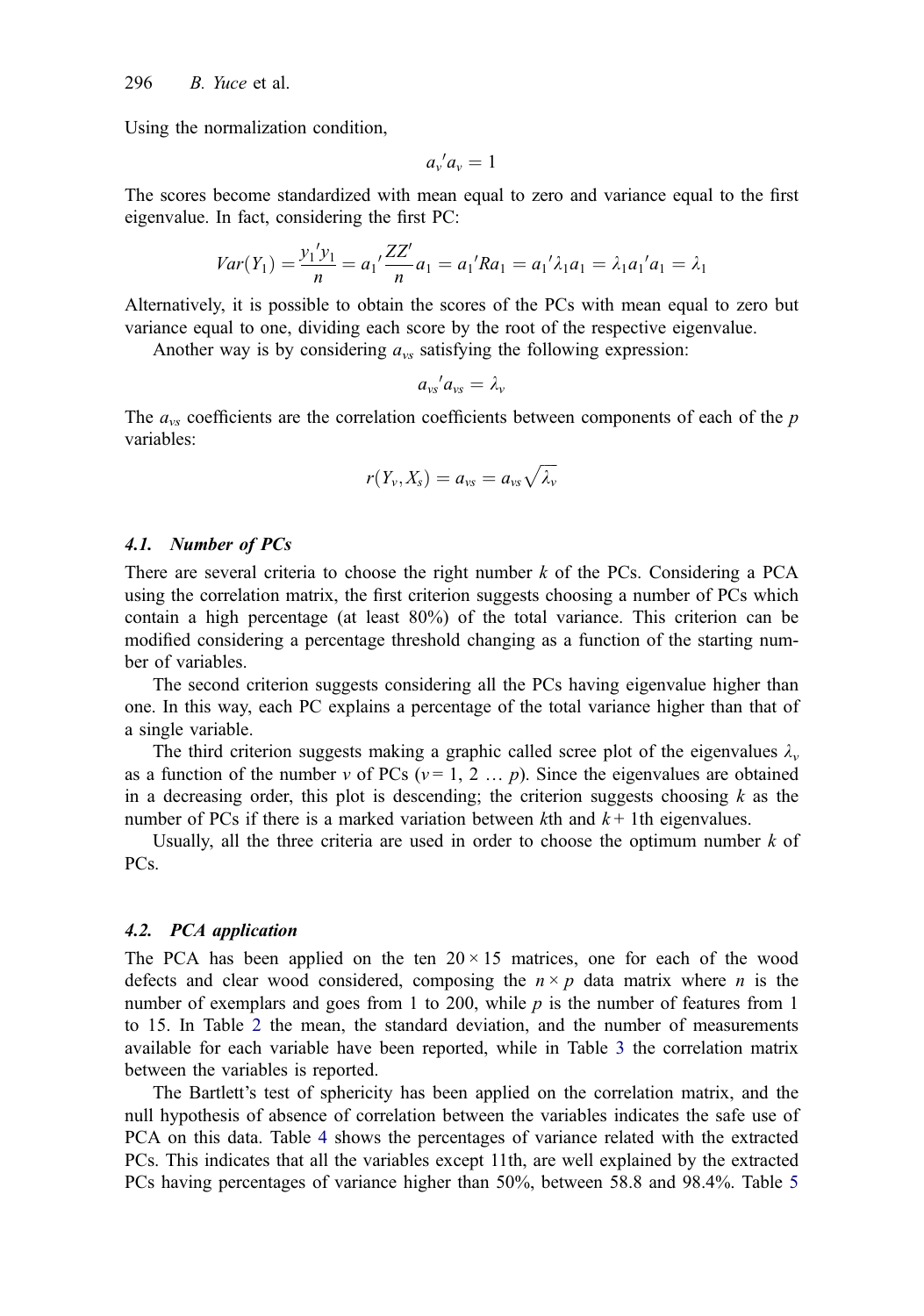|                  | Mean      | Std. deviation | Total no. of exemplars N |
|------------------|-----------|----------------|--------------------------|
| varl             | 140.5200  | 34.4987        | 200                      |
| var2             | 140.7950  | 34.8882        | 200                      |
| var <sub>3</sub> | 152.7650  | 47.7006        | 200                      |
| var4             | 16.5550   | 13.5653        | 200                      |
| var <sub>5</sub> | 72.7250   | 204.6147       | 200                      |
| var <sub>6</sub> | 2833.8050 | 4538.5314      | 200                      |
| var9             | 104.9650  | 40.3886        | 200                      |
| var10            | 188.5550  | 48.7751        | 200                      |
| var11            | 11.7600   | 11.7756        | 200                      |
| var12            | 15.3750   | 27.6862        | 200                      |
| var13            | 712.9050  | 366.6647       | 200                      |
| var14            | 82.7200   | 91.1395        | 200                      |
| var15            | 46.8800   | 48.2954        | 200                      |
| var16            | 151.7300  | 111.8529       | 200                      |
| var17            | 95.2250   | 60.1066        | 200                      |

<span id="page-8-0"></span>Table 2. Statistical measures calculated for each variable.

contains the amount of total variance contributed by each component and the percentage of cumulative variance. Considering just the first four components, the percentage of cumulative variance was equal to 81.876%.

The scree plot in Figure [2](#page-11-0) shows a change of the slope between the considered four or five components. Therefore, according to the scree plot there are four PCs.

Since the first four components are responsible for 81.876% of the total variance, which is clearly higher than the 46.329% suggested for  $p = 15$ , and have eigenvalues higher than 1, and the scree plot shows a pronounced bend between 4 and 5, the three criteria agree to choose 4 as the optimum number of PCs.

In Table [6](#page-11-0) the correlation coefficients between each PC and each variable are reported. The sign of the coefficients indicates if the relation between the coefficient and the variable is direct or inverse, while the numeric value indicates the correlation strength between the variables.

The first PC shows a strong direct relation with the variables number 4, 5, and 6; the second PC shows a strong direct relation with the variables 1, 2, 3, and 9; the third PC has an inverse relation with the variable 17; finally the fourth PC shows a strong relation with the variable 12. For all these cases of strong relation, a Pearson coefficient  $\alpha \geq 0.7$  has been considered. The Pearson coefficient indicates the number of variables sufficient to represent a particular PC. Table [7](#page-11-0) shows that when  $\alpha \geq .6$ , indicating a moderate relation between the variables, 13 variables instead of the initial 15 should be considered, while when  $\alpha \geq 7$ , indicating a strong relation between the variables, just 9 variables should be considered.

The above results have found four PCs. Based on the results in Table [7](#page-11-0) and  $\alpha \geq 0.6$ , features 4, 5, 6, 15, and 16 are merged under one component which means they have something in common. These features are standard deviation, skewness, kurtosis, number of edge pixels for the pixels after thresholding at  $\mu - 2\sigma$ , and number of edge pixel for the pixels after thresholding at  $\mu + 2\sigma$ , respectively. These features are statistical features which illustrate the characteristics of the image data distributions, according to the Gaussian distribution. Therefore, these features merged under one PC represent the Gaussian characteristics of the image.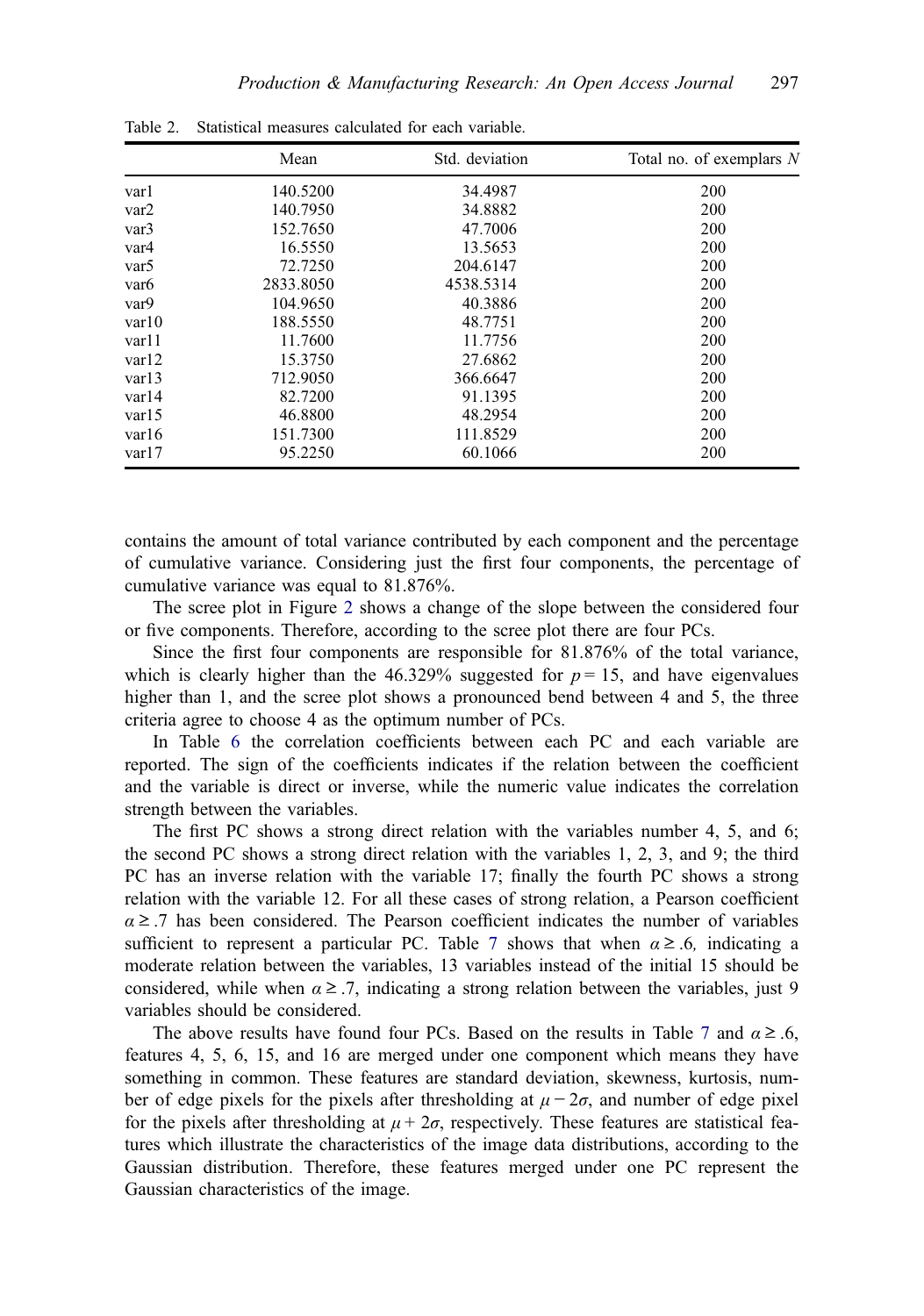<span id="page-9-0"></span>

| $\ensuremath{\mathrm{var}} 16$                                                                                                                                                                                                                                                         |                                                                                                                                                                                                                                                                                                     | $\begin{array}{cccccccccc} 47.4 & 0.00000 & 0.00000 & 0.00000 & 0.00000 & 0.00000 & 0.00000 & 0.00000 & 0.00000 & 0.00000 & 0.00000 & 0.00000 & 0.00000 & 0.00000 & 0.00000 & 0.00000 & 0.00000 & 0.00000 & 0.00000 & 0.00000 & 0.00000 & 0.00000 & 0.00000 & 0.0000$ |  |  |  |  |  |  |
|----------------------------------------------------------------------------------------------------------------------------------------------------------------------------------------------------------------------------------------------------------------------------------------|-----------------------------------------------------------------------------------------------------------------------------------------------------------------------------------------------------------------------------------------------------------------------------------------------------|-----------------------------------------------------------------------------------------------------------------------------------------------------------------------------------------------------------------------------------------------------------------------|--|--|--|--|--|--|
| var15                                                                                                                                                                                                                                                                                  |                                                                                                                                                                                                                                                                                                     |                                                                                                                                                                                                                                                                       |  |  |  |  |  |  |
|                                                                                                                                                                                                                                                                                        |                                                                                                                                                                                                                                                                                                     |                                                                                                                                                                                                                                                                       |  |  |  |  |  |  |
|                                                                                                                                                                                                                                                                                        |                                                                                                                                                                                                                                                                                                     |                                                                                                                                                                                                                                                                       |  |  |  |  |  |  |
|                                                                                                                                                                                                                                                                                        |                                                                                                                                                                                                                                                                                                     |                                                                                                                                                                                                                                                                       |  |  |  |  |  |  |
|                                                                                                                                                                                                                                                                                        | 8 205 - 175 352 .018 .057<br>-143 - 143 - 143 - 143 - 143 - 143<br>-243 - 143 - 127<br>-143 - 127<br>-143 - 127<br>-143 - 127<br>-173 - 127<br>-173 - 127<br>-173 - 139<br>-243 - 157 - 127<br>-243 - 108 - 128<br>-200 - 173 .058 .059<br>-173 1<br>-1                                             |                                                                                                                                                                                                                                                                       |  |  |  |  |  |  |
|                                                                                                                                                                                                                                                                                        | $\begin{array}{l} 48.87 \\ 43.87 \\ 46.87 \\ 47.87 \\ 48.47 \\ 49.67 \\ 40.87 \\ 41.87 \\ 42.87 \\ 43.87 \\ 44.87 \\ 45.87 \\ 46.87 \\ 47.87 \\ 48.87 \\ 49.87 \\ 40.87 \\ 47.87 \\ 49.87 \\ 40.87 \\ 47.87 \\ 48.87 \\ 49.87 \\ 40.87 \\ 47.87 \\ 48.87 \\ 49.87 \\ 49.87 \\ 40.87 \\ 47.87 \\ 48$ |                                                                                                                                                                                                                                                                       |  |  |  |  |  |  |
|                                                                                                                                                                                                                                                                                        |                                                                                                                                                                                                                                                                                                     |                                                                                                                                                                                                                                                                       |  |  |  |  |  |  |
|                                                                                                                                                                                                                                                                                        |                                                                                                                                                                                                                                                                                                     |                                                                                                                                                                                                                                                                       |  |  |  |  |  |  |
|                                                                                                                                                                                                                                                                                        |                                                                                                                                                                                                                                                                                                     |                                                                                                                                                                                                                                                                       |  |  |  |  |  |  |
| vart<br>vart<br>vart<br>$-103$<br>$-218$<br>$-227$<br>$-237$<br>$-337$<br>$-357$<br>$-397$<br>$-315$<br>$-397$<br>$-315$<br>$-397$<br>$-390$<br>$-407$<br>$-610$<br>$-378$<br>$-378$<br>$-656$<br>$-374$<br>$-314$<br>$-454$<br>$-454$<br>$-171$<br>$-376$<br>$-376$<br>$-454$<br>$-1$ |                                                                                                                                                                                                                                                                                                     |                                                                                                                                                                                                                                                                       |  |  |  |  |  |  |
|                                                                                                                                                                                                                                                                                        |                                                                                                                                                                                                                                                                                                     |                                                                                                                                                                                                                                                                       |  |  |  |  |  |  |
|                                                                                                                                                                                                                                                                                        |                                                                                                                                                                                                                                                                                                     |                                                                                                                                                                                                                                                                       |  |  |  |  |  |  |
| var1 var2 var3<br>var1 1.987.648<br>var2 .987.573<br>1.573<br>var4 --103 --188 .573<br>var4 --103 --188 .536<br>var4 --103 --188 .536<br>var10 --297 .315<br>var10 .091<br>var12 --1175 --143 .119 --127<br>var14 .018 .086 --147<br>var14 --222<br>0                                  |                                                                                                                                                                                                                                                                                                     |                                                                                                                                                                                                                                                                       |  |  |  |  |  |  |
|                                                                                                                                                                                                                                                                                        |                                                                                                                                                                                                                                                                                                     |                                                                                                                                                                                                                                                                       |  |  |  |  |  |  |

Table 3. Correlation matrix between the variables. Table 3. Correlation matrix between the variables.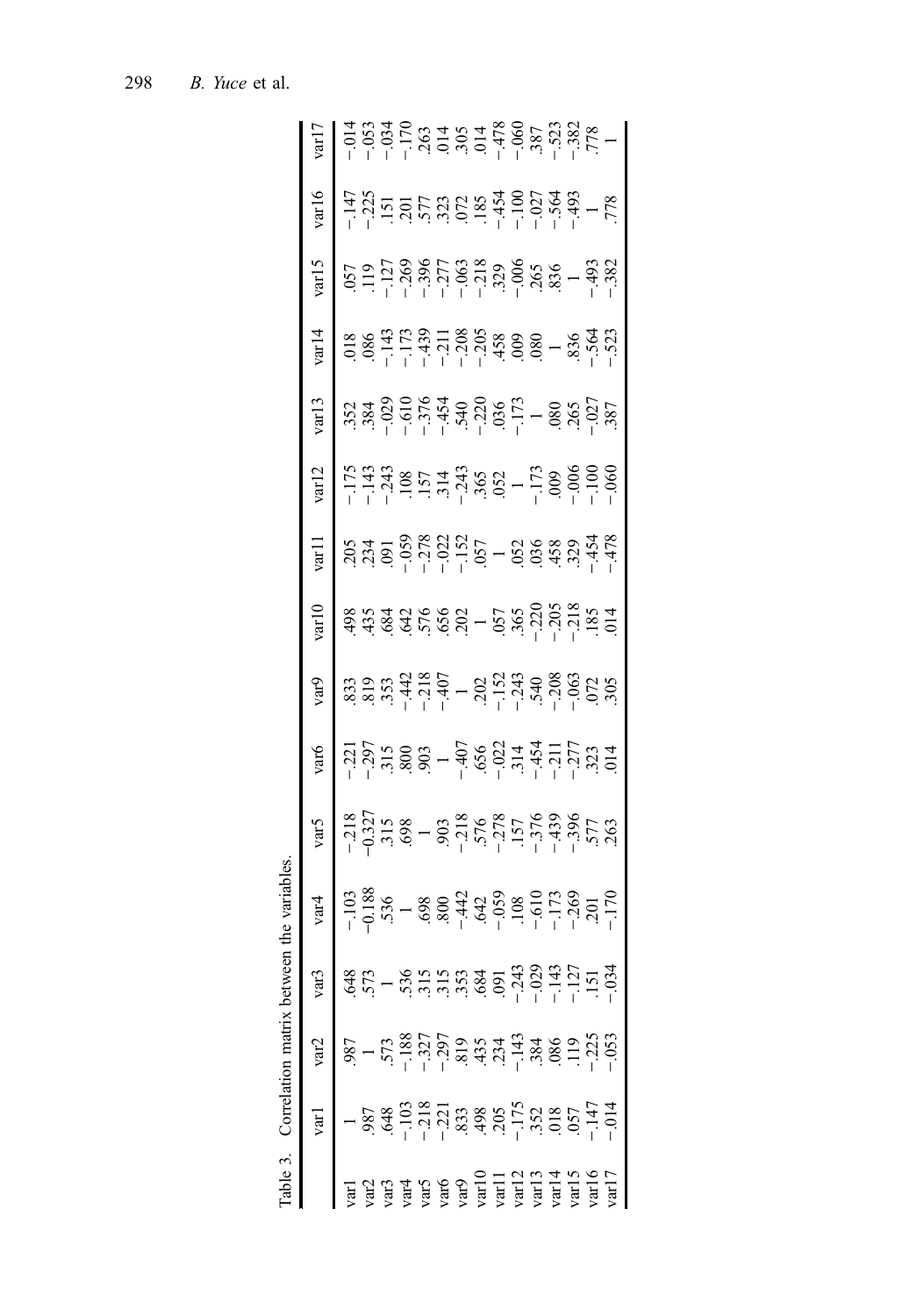|                  | Initial | Extraction |
|------------------|---------|------------|
| varl             | 1.000   | .984       |
| var2             | 1.000   | .972       |
| var <sub>3</sub> | 1.000   | .879       |
| var4             | 1.000   | .915       |
| var <sub>5</sub> | 1.000   | .847       |
| var <sub>6</sub> | 1.000   | .885       |
| var9             | 1.000   | .918       |
| var10            | 1.000   | .977       |
| var11            | 1.000   | .491       |
| var12            | 1.000   | .892       |
| var13            | 1.000   | .648       |
| var14            | 1.000   | .715       |
| var15            | 1.000   | .588       |
| var16            | 1.000   | .750       |
| var17            | 1.000   | .820       |

<span id="page-10-0"></span>Table 4. Amount of variance of each variable related with the extracted PCs.

Table 5. Eigenvalues and percentage of variance.

| Component |                  | Initial eigenvalues |              |       | Extraction sums of squared loadings |              |
|-----------|------------------|---------------------|--------------|-------|-------------------------------------|--------------|
|           | Total            | % of variance       | Cumulative % | Total | $%$ of variance                     | Cumulative % |
| 1         | 5                | 31                  | 30.509       | 4.576 | 30.509                              | 30.509       |
| 2         | 4                | 24                  | 54.814       | 3.646 | 24.304                              | 54.814       |
| 3         | 3                | 19                  | 74.27        | 2.918 | 19.456                              | 74.27        |
| 4         |                  | 8                   | 81.876       | 1.141 | 7.607                               | 81.876       |
| 5         | .99              |                     | 88.491       |       |                                     |              |
| 6         | .67              | 4                   | 92.93        |       |                                     |              |
| 7         | .38              | 3                   | 95.462       |       |                                     |              |
| 8         | .29              | 2                   | 97.416       |       |                                     |              |
| 9         | .16              |                     | 98.453       |       |                                     |              |
| 10        | .11              | .734                | 99.187       |       |                                     |              |
| 11        | .07              | .47                 | 99.657       |       |                                     |              |
| 12        | .03              | $\cdot$             | 99.857       |       |                                     |              |
| 13        | .02              | .109                | 99.965       |       |                                     |              |
| 14        | $\boldsymbol{0}$ | .027                | 99.992       |       |                                     |              |
| 15        | 0                | .008                | 100          |       |                                     |              |

The features 1, 2, 3, 9, and 10 are mean gray level, median gray level, mode gray level, gray level p for which there are 20 pixels below, and gray level s for which there are 20 pixels above, respectively. What is common in these features is that they are calculated from the average gray level.

The third PC contains features 11 and 17, where feature 11 is related with the histogram tail length on the dark side and feature 17 is the number of the edge pixels after thresholding at  $\mu + 2\sigma$ . There is a link between the edge pixels and histogram of both dark and bright side, where it is expected to have brighter image on the edge after threshold which changes the histogram of both bright and dark pixels. However, PC has only found the direct relationship between dark side and thresholded edges. Therefore, this PC is sensitive to the histogram changes at the edge.

The last PC only contains the feature 12 which measures the histogram tail length on the bright side.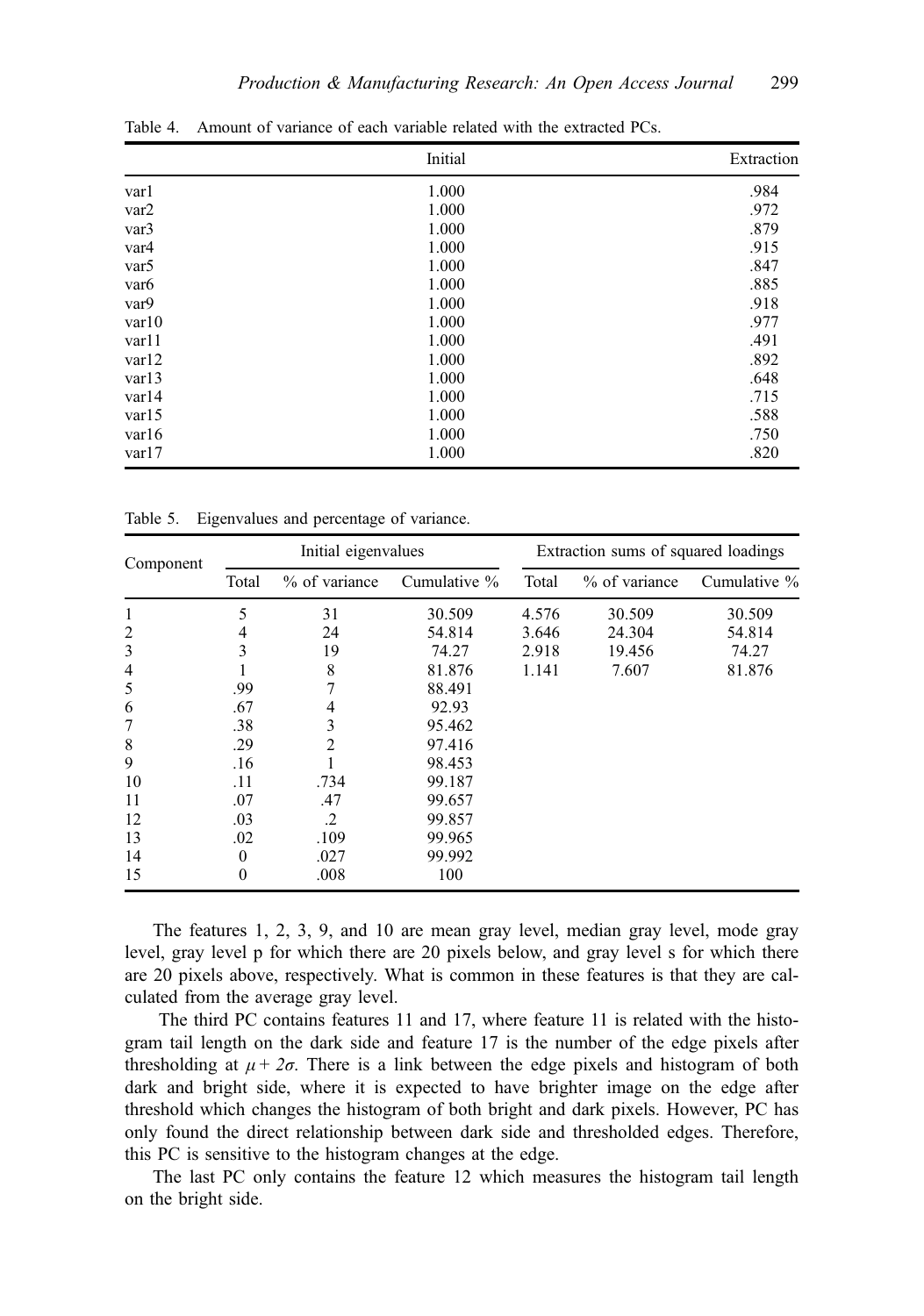<span id="page-11-0"></span>

Figure 2. Scree plot of eigenvalues.

|                  |         |                | Component |                |
|------------------|---------|----------------|-----------|----------------|
|                  |         | $\overline{2}$ | 3         | $\overline{4}$ |
| varl             | $-.353$ | .893           | .249      | .011           |
| var2             | $-.447$ | .840           | .252      | .053           |
| var3             | .244    | .749           | .411      | $-.300$        |
| var4             | .781    | .059           | .503      | $-.217$        |
| var <sub>5</sub> | .909    | .118           | .062      | .056           |
| var <sub>6</sub> | .854    | .005           | .371      | .140           |
| var9             | $-.388$ | .834           | $-.257$   | .074           |
| var10            | .519    | .613           | .500      | .287           |
| var11            | $-.349$ | $-.066$        | .602      | .044           |
| var12            | .236    | $-.196$        | .234      | .862           |
| var13            | $-.560$ | .342           | $-.382$   | .270           |
| var14            | $-.561$ | $-.337$        | .532      | .052           |
| var15            | $-.598$ | $-.245$        | .391      | .136           |
| var16            | .611    | .244           | $-.563$   | $-.010$        |
| var17            | .268    | .316           | $-.772$   | .226           |

Table 6. Correlation coefficient – moderate correlation in bold and high correlation in italics – between the variables and the four extracted PCs.

Table 7. Critical variables related with Pearson coefficient.

| Pearson coefficient                                                             | PC 1                     | PC 2                         | PC <sub>3</sub> | PC 4 |
|---------------------------------------------------------------------------------|--------------------------|------------------------------|-----------------|------|
| $\alpha \geq .6$ (moderate correlation)<br>$\alpha \geq 0.7$ (high correlation) | 4, 5, 6, 15, 16<br>4.5.6 | 1, 2, 3, 9, 10<br>1, 2, 3, 9 | 11.17           |      |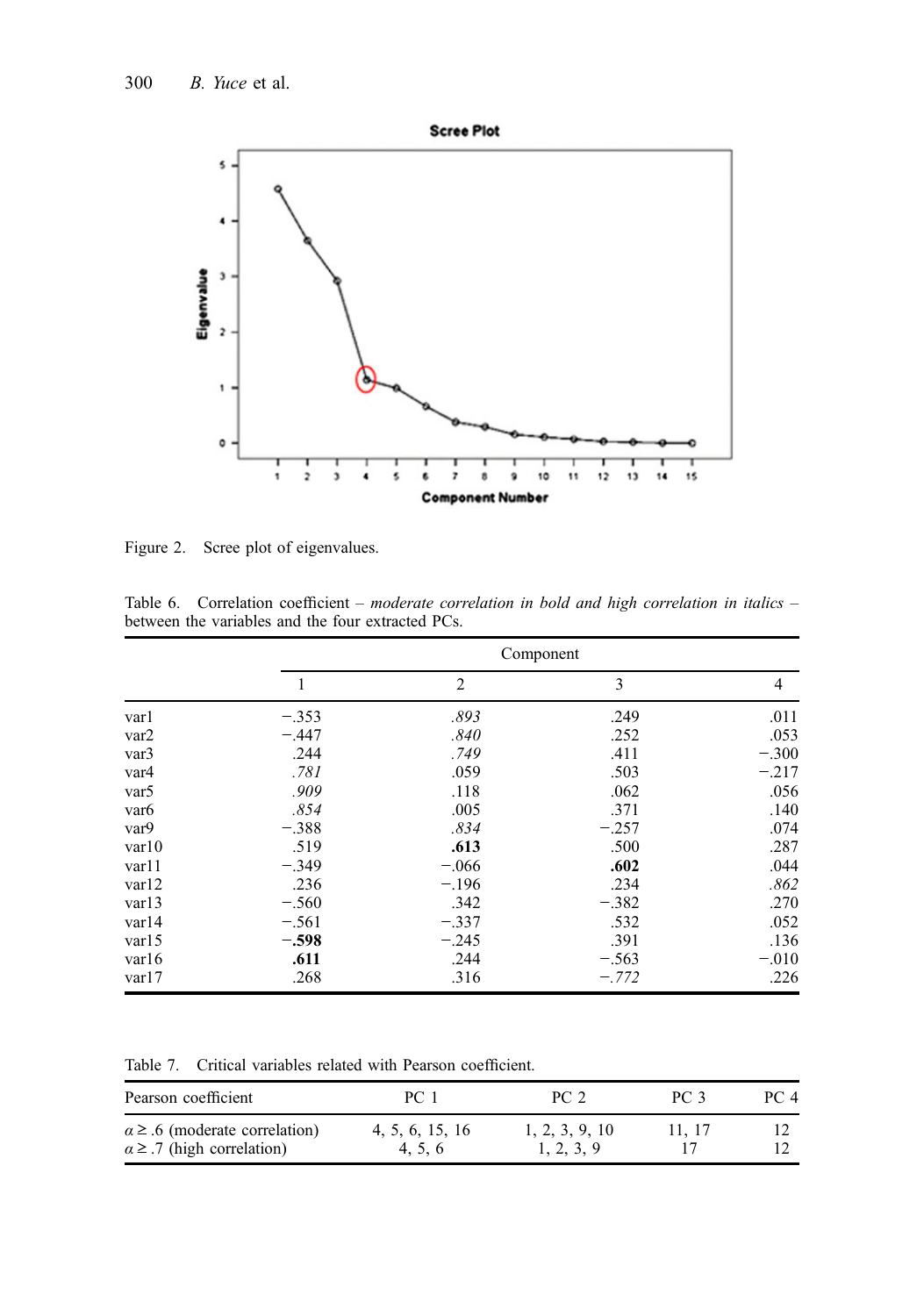<span id="page-12-0"></span>

Figure 3. A feed-forward artificial neural network 9-10-10-10.



Figure 4. (a) Training curve without feature reduction; (b) training curve with reduction feature set.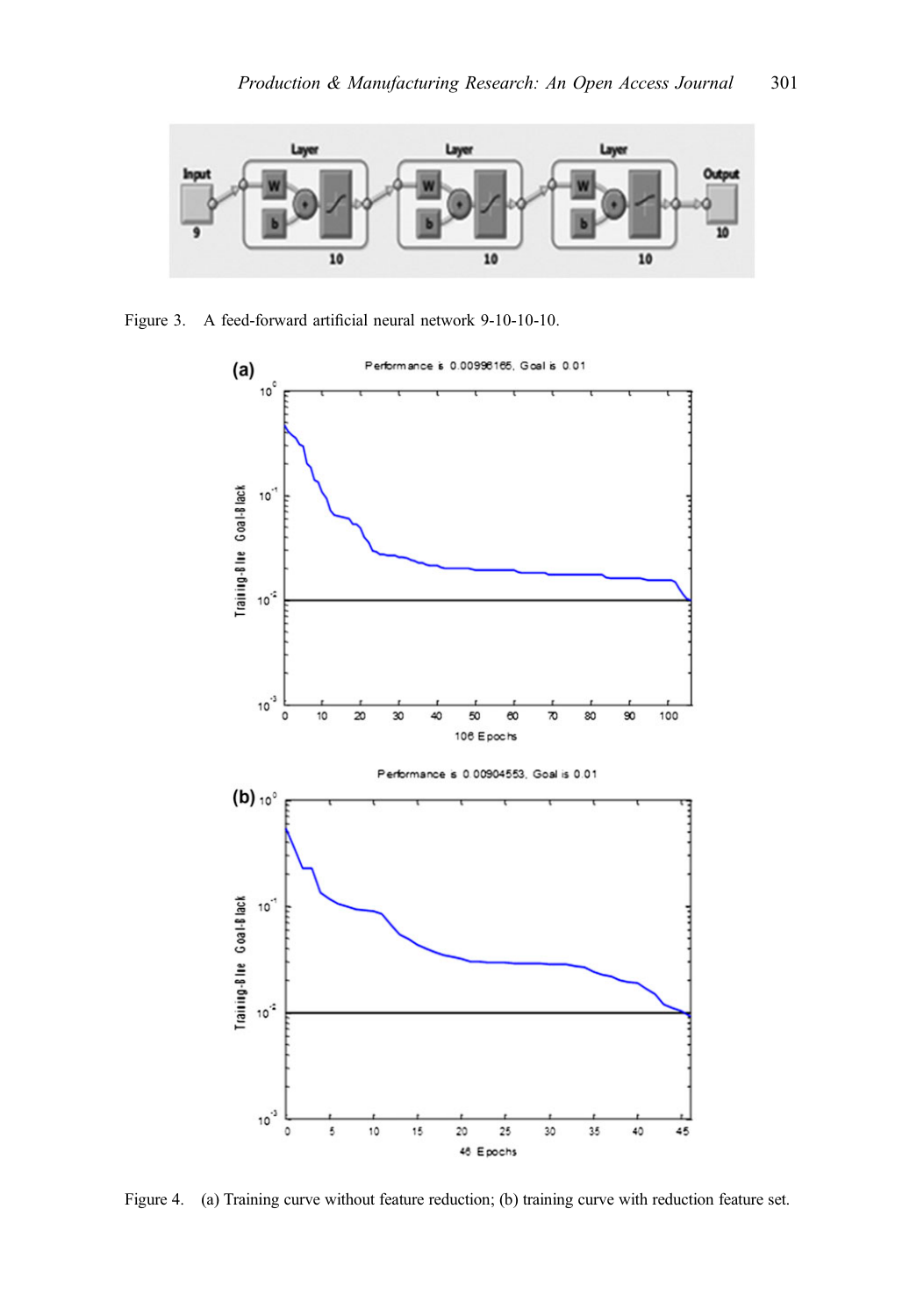<span id="page-13-0"></span>The reduced feature sets using PCA have been used to train the ANN classifier as described in the following section.

#### 5. ANN design

In this section the ANN, based on the results of the PCA, was designed in order to identify wood veneer defects.

A feed-forward ANN with a Back-Propagation learning algorithm has been chosen using 75% of the data-set for training and 25% for testing. The hidden layer has a tansigmoid transfer function because the data are normalized between  $-1$  and  $+1$ , while the output layer has a logsigmoid transfer function because the output of the network should be 0 (for defect free) or 1 (for defect).

Figure [3](#page-12-0) shows a network with an input layer of nine neurons representing the critical features considered, two hidden layers with 10 and 10 neurons, respectively, and finally the output layer with 10 neurons, one for each defect and clear wood. Figure [4](#page-12-0) shows the classification results in terms of training curves in the case of reduced number of features according to the PCA and using all the features. It is clear how the performance of the network improves when the PCA is applied. The average results in terms of training time improved by 56.6%.

#### 6. Results and Taguchi analysis

Several network configurations have been tested in order to improve the performance. Moreover, Taguchi method has been applied on the training and test results in order to evaluate the effects of the three factors on the performance of the network. The Taguchi orthogonal array (design set) used is given in Table 8. The signal-to-noise ratio according to the criteria 'Larger is better' is expressed by the following expression

$$
\frac{S}{N} = -10 \log_{10} \left[ \frac{1}{N} \sum \frac{1}{Y^2} \right]
$$

|                                       |                            | Design set           |                  |                    | Design level         |                  |
|---------------------------------------|----------------------------|----------------------|------------------|--------------------|----------------------|------------------|
| Taguchi design –<br>experiment number | Number of<br>hidden layers | Number of<br>neurons | Alpha<br>Pearson | Number<br>of layer | Number of<br>neurons | Alpha<br>Pearson |
|                                       |                            | $15 - 5 - 10$        | All<br>features  |                    |                      |                  |
| $\overline{2}$                        |                            | $13 - 10 - 10$       | $\alpha \geq .6$ |                    | 2                    |                  |
| 3                                     |                            | $9 - 15 - 10$        | $\alpha \geq .7$ |                    | 3                    |                  |
| 4                                     |                            | $13 - 5 - 5 - 10$    | $\alpha \geq .6$ | $\mathfrak{D}$     |                      |                  |
| 5                                     | 2                          | $9-10-10-10$         | $\alpha \geq .7$ | 2                  |                      |                  |
| 6                                     | $\mathfrak{D}$             | $15 - 15 - 15$<br>10 | All<br>features  | $\mathfrak{D}$     | 3                    |                  |
| 7                                     |                            | $9 - 5 - 10$         | $\alpha \geq .7$ |                    |                      |                  |
| 8                                     |                            | $15-10-10$           | A11<br>features  |                    | 2                    |                  |
| 9                                     |                            | $13 - 15 - 10$       | $\alpha \geq .6$ |                    | 3                    |                  |

Table 8. Taguchi L9 orthogonal array-design set.

Note:  $1^*$  is the dummy array, set to 1.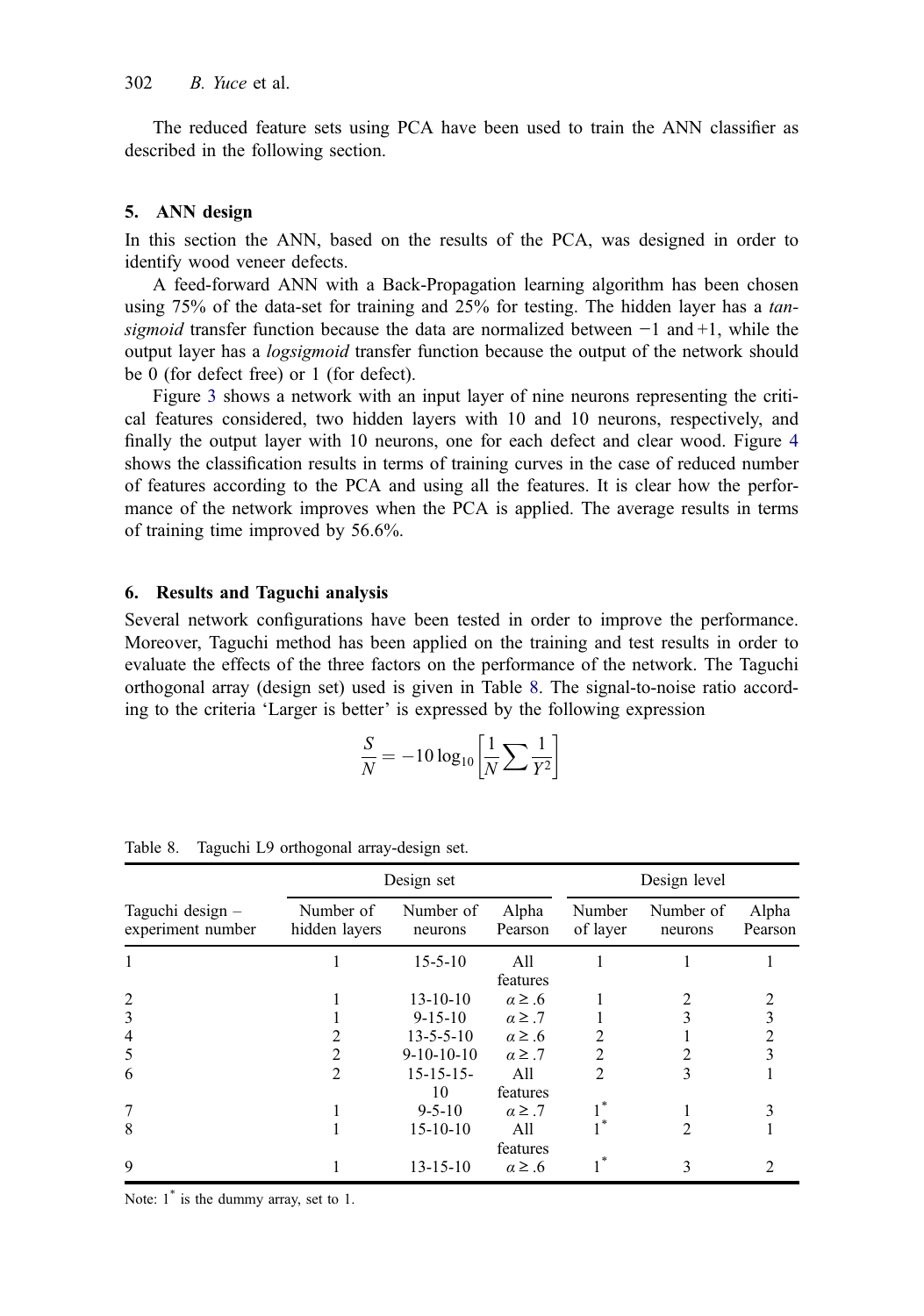<span id="page-14-0"></span>

| Table 9. Results of the ANN training and test using one hidden layer. |          |                     |                        |      |                                                    |     |                                      |     |                                                    |     |                          |            |
|-----------------------------------------------------------------------|----------|---------------------|------------------------|------|----------------------------------------------------|-----|--------------------------------------|-----|----------------------------------------------------|-----|--------------------------|------------|
|                                                                       |          |                     | $\mathbf{\Omega}$      |      | 3                                                  |     | 4                                    |     | 5                                                  |     | Mean                     |            |
| Number of neurons Train (%)                                           |          | est(%)              | Train $(%)$ Test $(%)$ |      | Train $(%$ <sub>0</sub> ) Test $(%$ <sub>0</sub> ) |     | Train $(^{9}_{6})$ Test $(^{9}_{6})$ |     | Train $(%$ <sub>0</sub> ) Test $(%$ <sub>0</sub> ) |     | Train $(\%)$ Test $(\%)$ |            |
| Pearson coefficient $\alpha \geq .7$                                  |          |                     |                        |      |                                                    |     |                                      |     |                                                    |     |                          |            |
| $9 - 5 - 10$                                                          |          |                     |                        |      |                                                    |     |                                      |     |                                                    |     |                          |            |
| $9 - 10 - 10$                                                         |          | <u>ទី ៖</u><br>១ និ | <b>335</b>             |      | 558                                                | 825 | ವ ವ ಜ                                | 486 | 553                                                | 888 | \$35                     | <b>222</b> |
| $9 - 15 - 10$                                                         |          |                     |                        |      |                                                    |     |                                      |     |                                                    |     |                          |            |
|                                                                       |          |                     |                        |      |                                                    |     |                                      |     |                                                    |     |                          |            |
| Pearson coefficient $\alpha \ge 0.6$                                  |          |                     |                        |      |                                                    |     |                                      |     |                                                    |     |                          |            |
| $13 - 5 - 10$                                                         |          |                     |                        |      |                                                    |     |                                      |     |                                                    |     |                          |            |
| $13 - 10 - 10$                                                        | $\infty$ | 225                 | 825                    | 5807 | 858                                                | 422 | \$85                                 | 288 | 585                                                | 888 | 888                      | 568        |
| $13 - 15 - 10$                                                        |          |                     |                        |      |                                                    |     |                                      |     |                                                    |     |                          |            |
| All features                                                          |          |                     |                        |      |                                                    |     |                                      |     |                                                    |     |                          |            |
| $15 - 5 - 10$                                                         | 95       |                     |                        |      |                                                    |     |                                      |     |                                                    |     |                          |            |
| $15 - 10 - 10$                                                        | 93       | 258                 | \$35                   | 282  | ままま                                                | 588 | 558                                  | 882 | 383                                                | 587 | <b>z</b> g z             | 884        |
| $15 - 15 - 10$                                                        |          |                     |                        |      |                                                    |     |                                      |     |                                                    |     |                          |            |

| us val.                                                                                                             |
|---------------------------------------------------------------------------------------------------------------------|
| المستشفى المستشفى المستشفى المستشفى المستشفى المستشفى المستشفى المستشفى المستشفى المستشفى المستشفى المستشفى ال<br>į |
|                                                                                                                     |
| teet neine one<br>J<br>$\frac{1}{2}$                                                                                |
| ì                                                                                                                   |
| ļ                                                                                                                   |
| numo and<br>Q                                                                                                       |
| ֖֖֖֖֧ׅ֧֖֧ׅ֖֧֖֧֖֧֚֚֚֚֚֚֚֚֚֚֚֚֚֚֚֚֚֚֚֚֚֚֚֚֚֚֚֚֚֚֚֚֬֝֝֬֝֬֝֬֝֬֝֬                                                        |
| į<br>- 11<br>l                                                                                                      |
|                                                                                                                     |
| i                                                                                                                   |
|                                                                                                                     |
| ï<br>I                                                                                                              |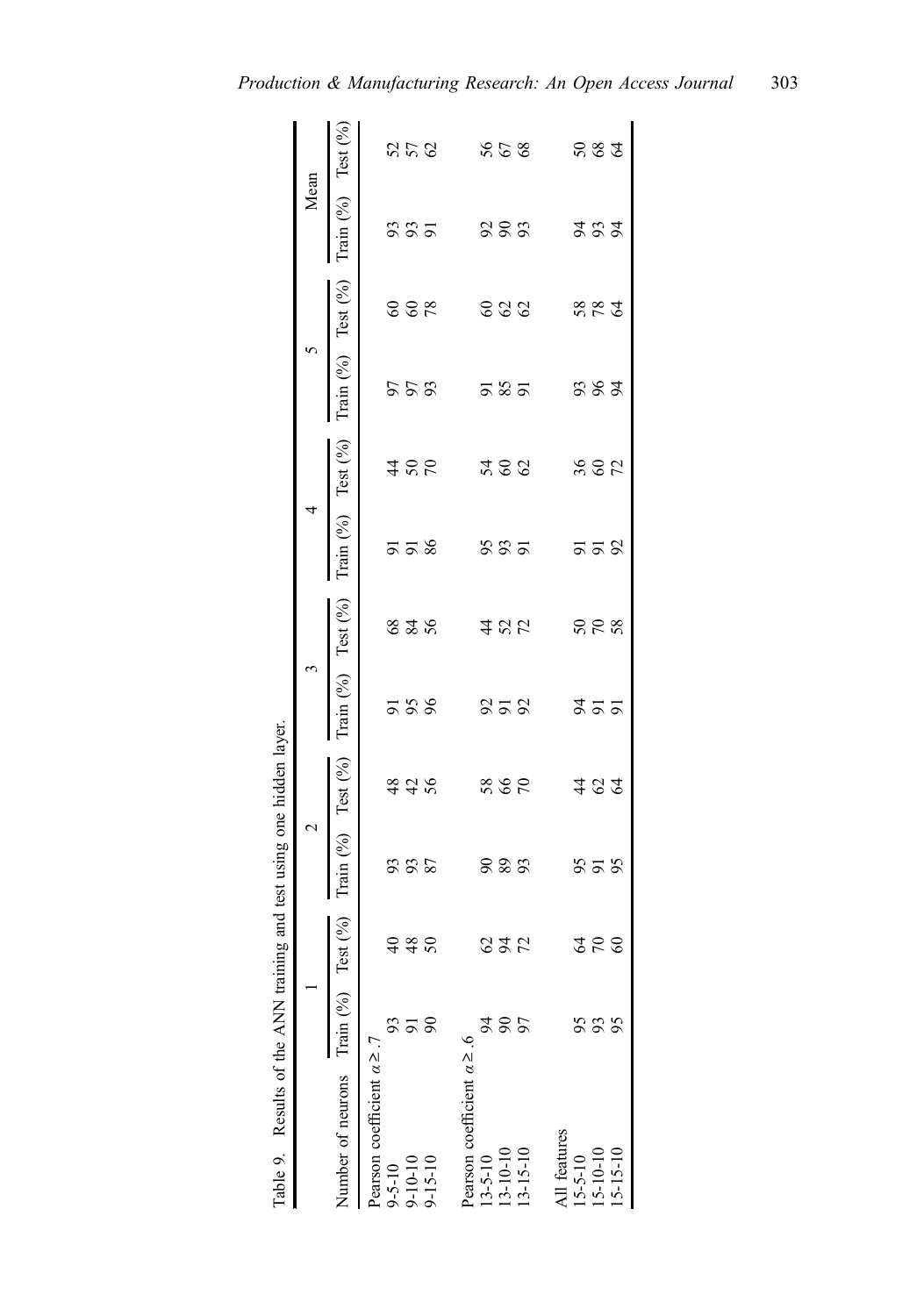<span id="page-15-0"></span>

| Table 10. Results of the ANN train          |    |             | iing and test using two hidden layer. |     |                          |       |                            |             |                          |      |                   |            |
|---------------------------------------------|----|-------------|---------------------------------------|-----|--------------------------|-------|----------------------------|-------------|--------------------------|------|-------------------|------------|
|                                             |    |             | $\mathbf 2$                           |     |                          |       | 4                          |             | 5                        |      | Mean              |            |
| Number of neurons Train $(^{9}\text{o})$ Te |    | $(9/9)$ 385 | Train $(\%)$ Test $(\%)$              |     | Train $(\%)$ Test $(\%)$ |       | Train $(9/0)$ Test $(9/0)$ |             | Train $(\%)$ Test $(\%)$ |      | Train $(\%)$ Test |            |
| Pearson coefficient $\alpha \geq .7$        |    |             |                                       |     |                          |       |                            |             |                          |      |                   |            |
| $9 - 9 - 10 - 10$                           |    |             |                                       |     |                          |       |                            |             |                          |      |                   |            |
| $9 - 10 - 5 - 10$                           |    | <b>824</b>  | 858                                   | 248 | 252                      | 8 % % | 8 S 5                      | \$88        | \$35                     | 3880 | 378               | 448        |
| $-15 - 9 - 10$                              |    |             |                                       |     |                          |       |                            |             |                          |      |                   |            |
| Pearson coefficient $\alpha \ge 0.6$        |    |             |                                       |     |                          |       |                            |             |                          |      |                   |            |
| 13-12-11-10                                 |    |             |                                       |     |                          |       |                            |             |                          |      |                   |            |
| 13-13-10-10                                 | 56 | 828         | 222                                   | 288 | 888                      | 2340  | 888                        | <b>2502</b> | 588                      | 7827 | 288               | <b>278</b> |
| 13-10-5-10                                  |    |             |                                       |     |                          |       |                            |             |                          |      |                   |            |
| All features                                |    |             |                                       |     |                          |       |                            |             |                          |      |                   |            |
| $15 - 10 - 5 - 10$                          |    |             |                                       |     |                          |       |                            |             |                          |      |                   |            |
| 15-15-10-10                                 | S  | 378         | 553                                   | 348 | 252                      | 448   | 858                        | 36<br>26    | 8.88                     | 848  | 2252              | 485        |
| 15-13-12-10                                 |    |             |                                       |     |                          |       |                            |             |                          |      |                   |            |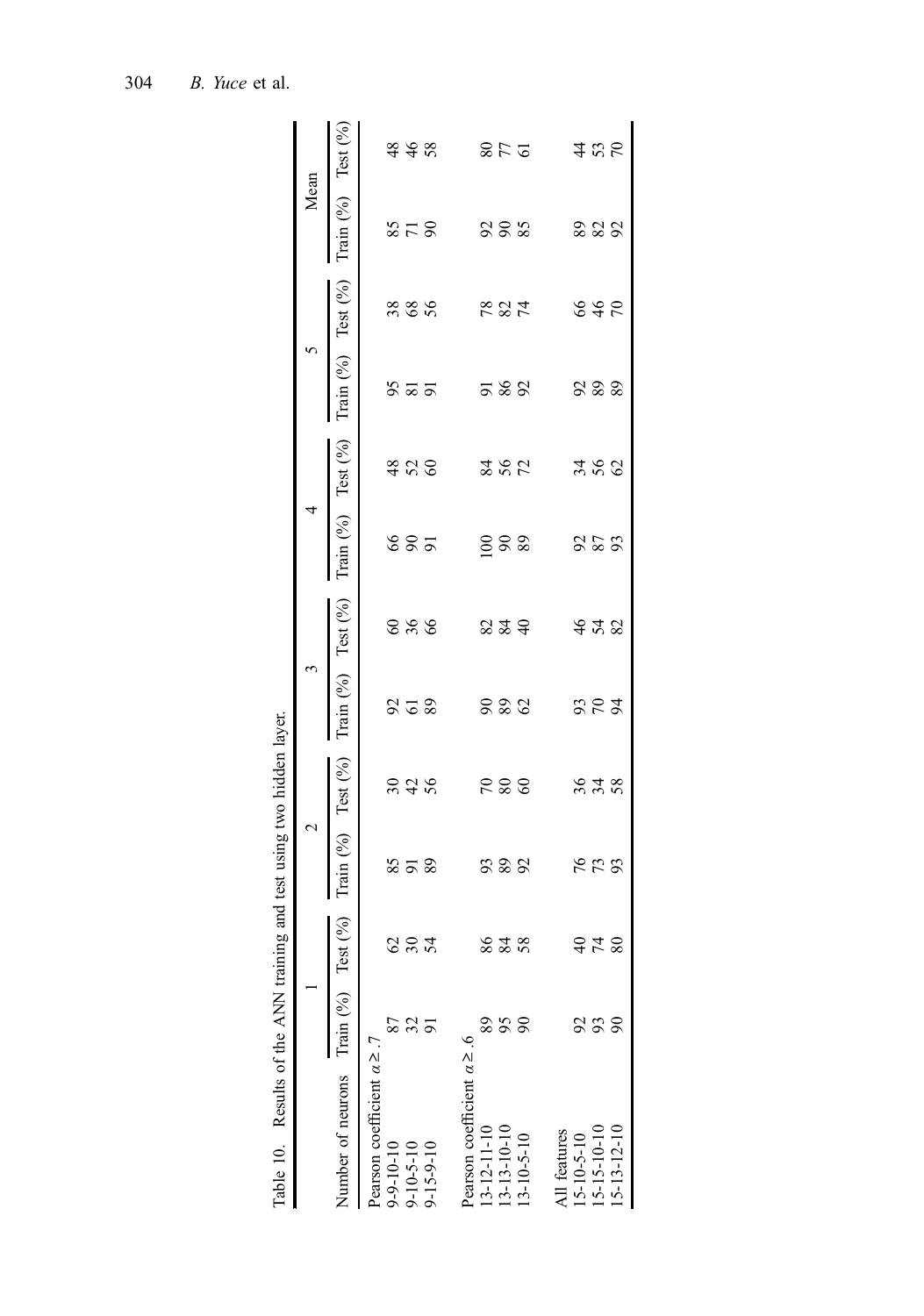<span id="page-16-0"></span>Each experiment has been repeated five times and the average results have been taken into account. The main goal of these experiments is to investigate the outputs of the ANN in order to produce near-optimal expected results.

The first factor is the number of hidden layers for which two levels were considered, low and high. The low level denotes one hidden layer and high level denotes more than one hidden layer (in this case two hidden layers). In order to use an L9 Orthogonal Array a dummy level was used for level 3 which was set to level 1. The second factor was the number of neurons in the hidden layer and three levels were chosen, low, medium, and high. For single hidden layer, these levels varied from 5 to 15 neurons, whereas in the case of two hidden layers, levels were presented as lower than 10, 10, and higher than 10 neurons. Finally, the third factor considered was Pearson coefficient and three levels were chosen: complete correlation (level 1), moderate correlated features ( $a \ge 0.6$ ,  $a \le -0.6$ ) (level 2), and highly correlated features ( $a \ge 0.7$ ,  $a \le -0.7$ ) (level 3), respectively.



Figure 5. (a) Taguchi analysis results during the training; (b) Interaction between factors during the training.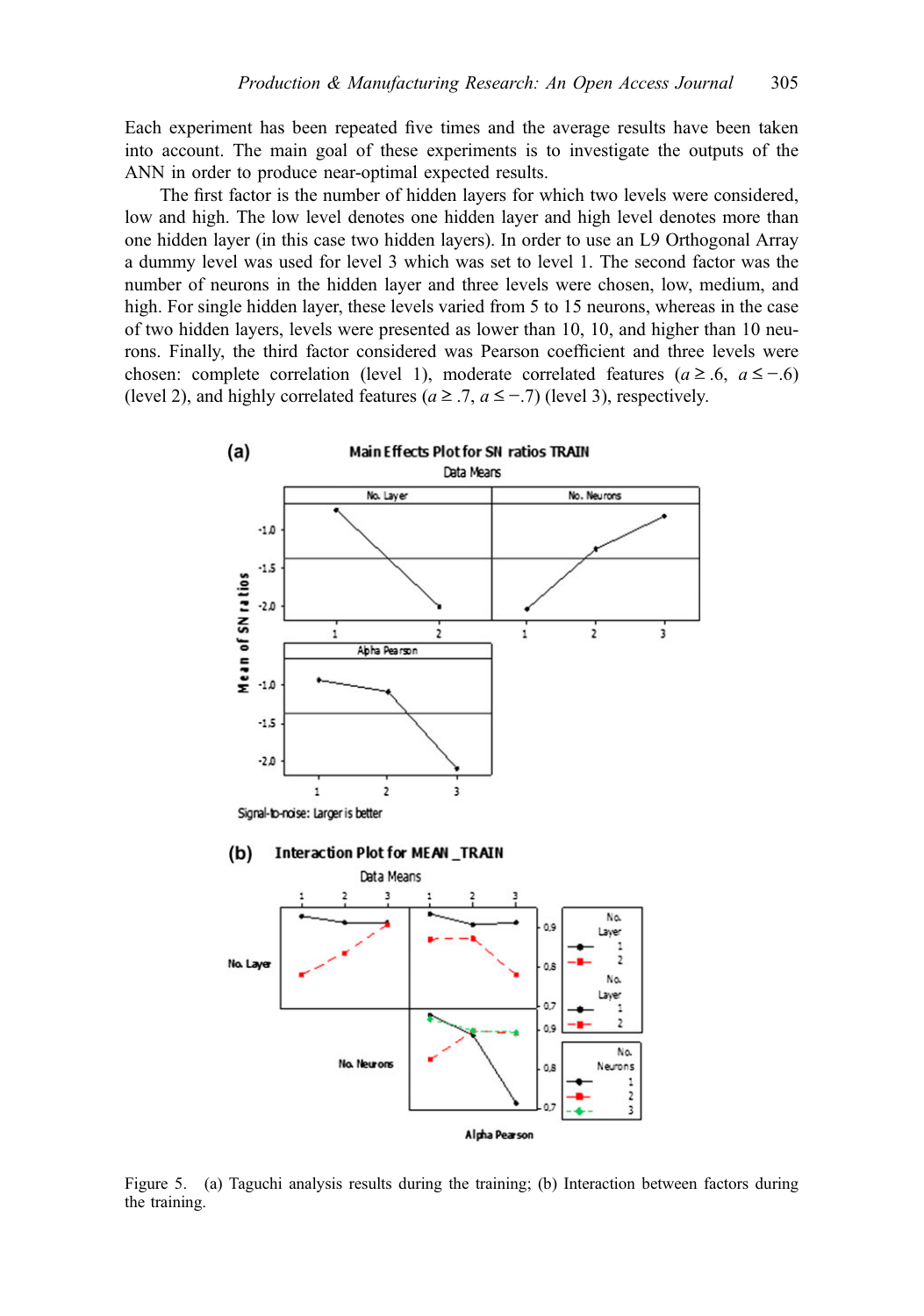<span id="page-17-0"></span>Table [9](#page-14-0) shows the results using one hidden layer, changing the number of neurons in the hidden layer from 5 to 15 using three levels of the Pearson coefficient.

Table [10](#page-15-0) shows the results when two hidden layers are used, changing the number of neurons in a way that their values are always included between the number of input and output neurons.

ANN training using one hidden layer, from 5 to 15 neurons per layer and the complete set of features in the issue maximizes the mean performance and minimizes standard deviation (i.e.  $S/N$  larger is better) (Figure [5](#page-16-0)(a)). The training of ANN is then influenced by the interaction between variables. Reducing the number of features to highly correlated variables (alpha person in level 3) has optimal effect in mean training performance if number of hidden layers is limited to 1. Increasing the number of neurons from 10 to 15 (level 3 in Figure [5](#page-16-0)(b)) has no interaction with layer complexity. When training ANNs with all features available (more input to the network), then the number of neurons does not influence the mean performance. Moderate neurons per layer (10, i.e. level 2) reduce training variance and time simultaneously maintaining



Figure 6. (a) Taguchi analysis results during the test; (b) Interaction between factors during the test.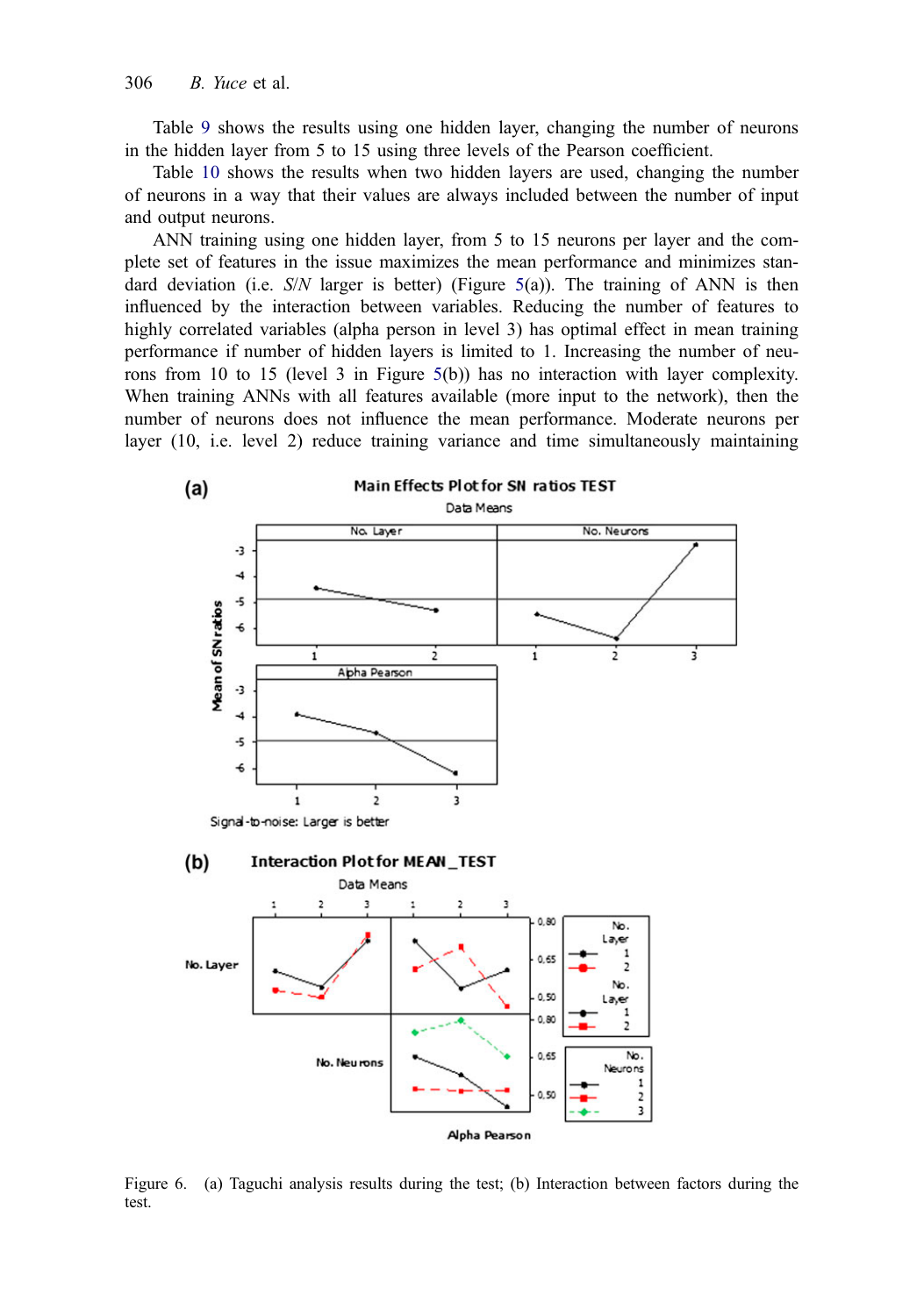<span id="page-18-0"></span>percentage of training success around 92%. The fact that the performance during the training does not change mean and  $S/N$  value much indicates that it is better to use lesser inputs to the network in order to reduce the computational time.

Figure [6](#page-17-0)(a) shows the signal-to-noise ratios and the results, according to the criteria 'Larger is better.' When the number of neurons increases, the variance minimizes. Moreover, the minimum number of hidden layers and more input in the network maximize the mean and minimize the variance. The optimal testing performance is achieved with 15 neurons. Figure [6\(](#page-17-0)b) shows interaction between correlated variables and number of hidden layers of the mean performance of the ANN testing stage. The performance of ANN with the minimum number of hidden layers is found to be 73% with the reduced number of features. The performance of ANN testing stage with moderate correlated variables is 80%, which reduces testing process time by around 40%. This performance has been found with more than one hidden layer and 10 neurons in each layer. The worst performance is found with less number of inputs to the network and less number of neurons. The best performance is found with highly correlated features of the minimum level of hidden layers with more than 10 neurons per layer.

In summary, the results of Taguchi analysis show that the best performance of the ANN is reached using one hidden layer, a higher number of neurons in the hidden layer and a lower value of Pearson coefficient.

#### 7. Conclusion

This paper has introduced ANN-based intelligent quality control for the detection of wood veneer defects with lower inspection criteria. To reduce the training time and increase the testing performance, a principal component analysis (PCA) based dimension reduction stage has been proposed. The proposed PCA method is based on the determination of the critical features for the inspection process. The proposed method has been applied on a case study for identifying defects on wood veneer. The reduced feature set has been used as inputs to train the ANN classifier which successfully identified the defects and clear wood. The best performance with one hidden layer was found to be with more than 10 neurons. The reduction of features reduces the number of epochs. According to the best performance, a reduction of 61 epochs increased the quality of outputs in testing stage by 18%. Different ANN designs have been studied by running some experiments with three control factors and carrying out Taguchi analysis on the results to determine the best-performing ANN topology.

#### References

- Ahmadzadeh, F., & Lundberg, J. (2013). Remaining useful life prediction of grinding mill liners using an artificial neural network. Minerals Engineering, 53, 1–8.
- Castellani, M., & Rowlands, H. (2009). Evolutionary artificial neural network design and training for wood veneer classification. Engineering Applications of Artificial Intelligence, 22, 732– 741.
- Charytoniuk, W., & Chen., M. S. (2000). Neural network design for short-term load forecasting. Proceedings of DRPT 2000, International Conference on IEEE, Electric Utility Deregulation and Restructuring and Power Technologies, London, UK.
- D'Addona, D. M., & Teti, R. (2013). Image data processing via neural networks for tool wear prediction. Procedia CIRP, 12, 252–267.
- Drake, P. R., & Packianather, M. S. (1998). A decision tree of neural networks for classifying images of wood veneer. The International Journal of Advanced Manufacturing Technology, 14, 280–285.